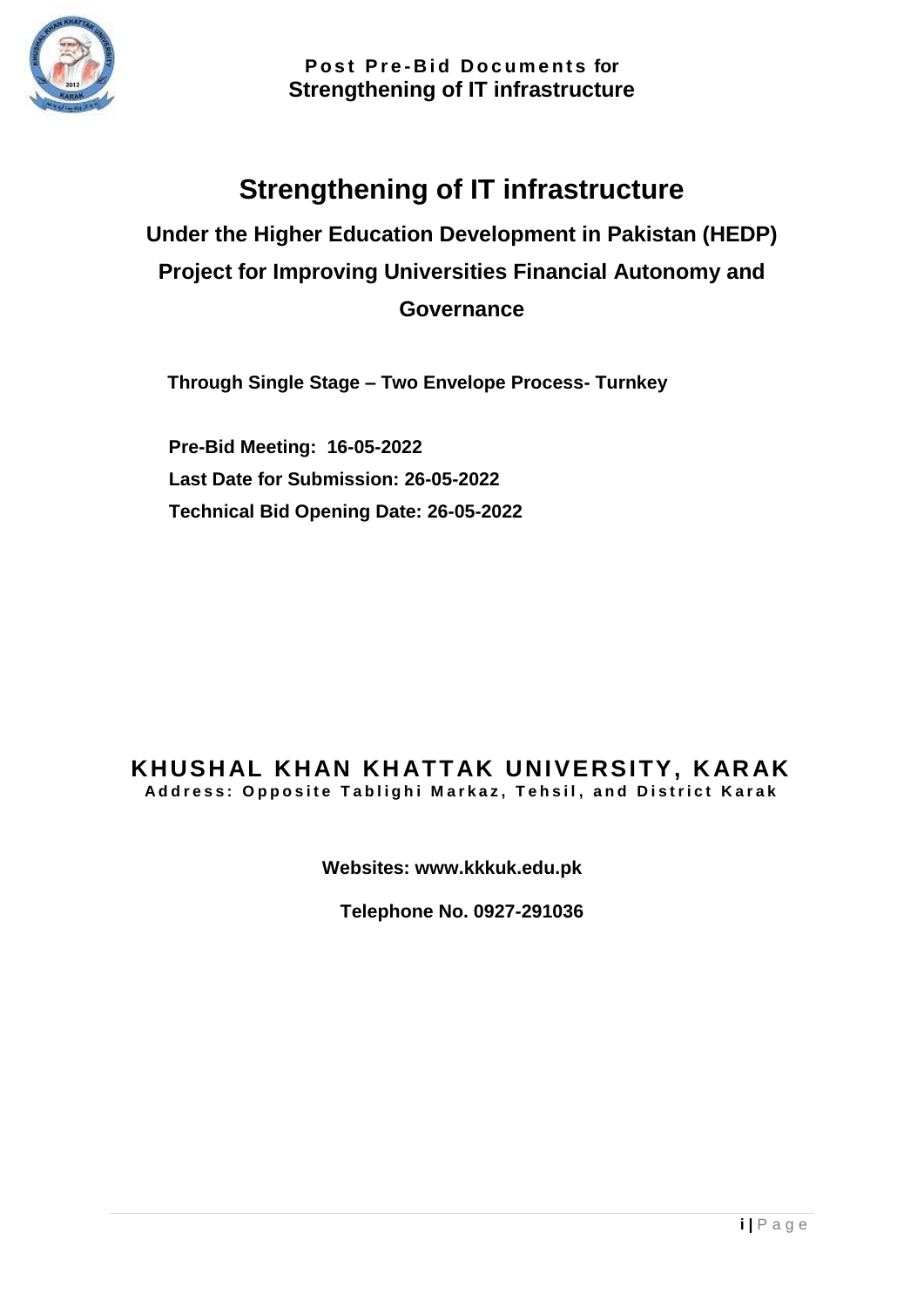

# **Table of Content**

# **Contents**

|    | 1.   |                                                                   |  |
|----|------|-------------------------------------------------------------------|--|
| 2. |      |                                                                   |  |
|    | 2.1  |                                                                   |  |
|    | 2.2  |                                                                   |  |
|    | 2.3  |                                                                   |  |
|    | 2.4  |                                                                   |  |
|    | 2.5  |                                                                   |  |
|    | 2.6  |                                                                   |  |
|    | 2.7  |                                                                   |  |
|    | 2.8  | Part-VII: Financial Proposal Form (to be filled by the bidder) 24 |  |
|    | 2.9  |                                                                   |  |
|    | 2.10 |                                                                   |  |
|    | 2.11 |                                                                   |  |
|    | 2.12 |                                                                   |  |
|    | 2.13 |                                                                   |  |
|    | 2.14 |                                                                   |  |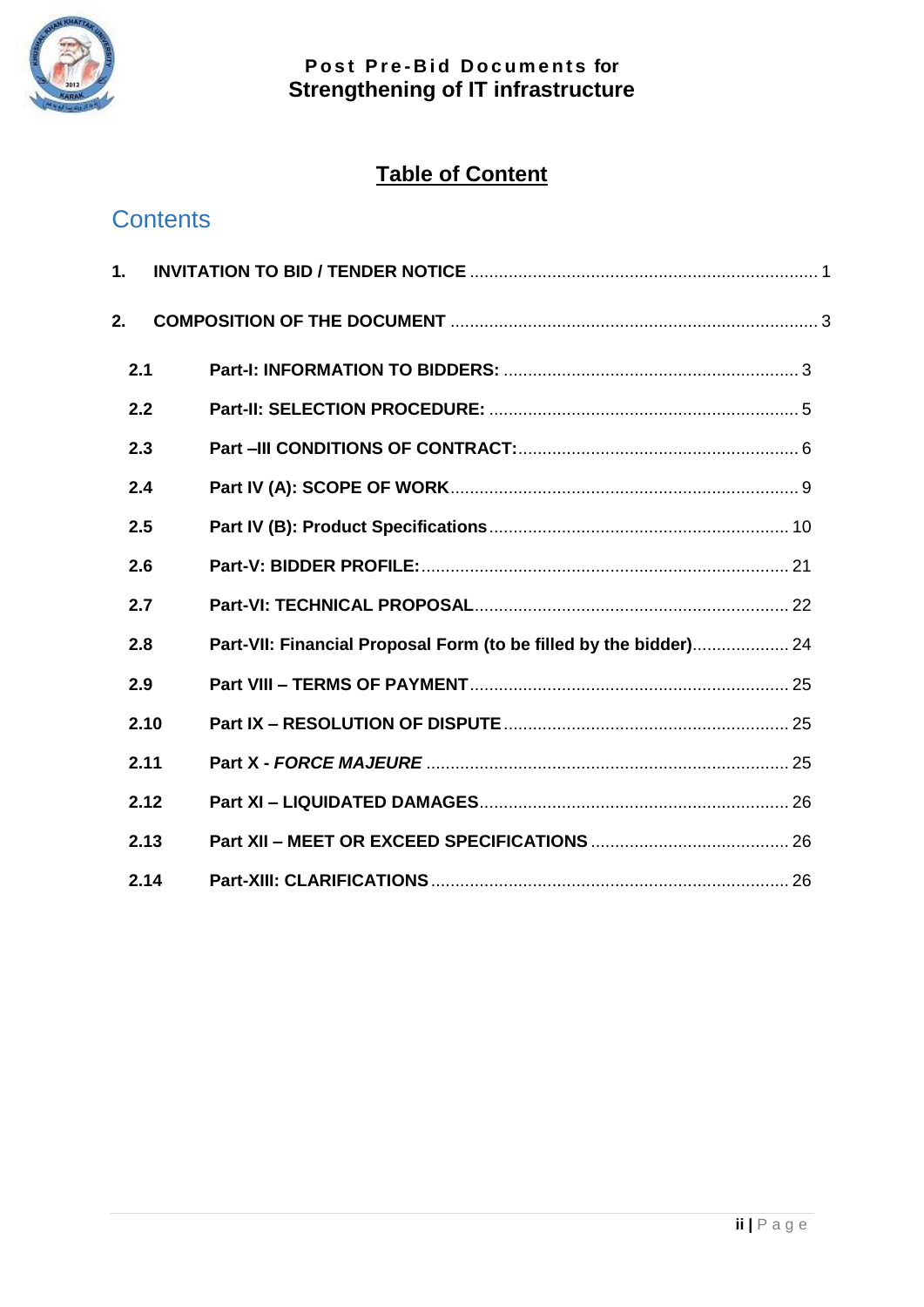<span id="page-2-0"></span>

#### **1. INVITATION TO BID / TENDER NOTICE KHUSHAL KHAN KHATTAK UNIVERSITY, KARAK (KKKUK/ 2022/IT INFRA/002)**

#### **INVITATION TO BID FOR Strengthening of IT infrastructure**

**Under the Higher Education Development in Pakistan (HEDP) Project for Improving Universities Financial Autonomy and Governance.**

1.1 Sealed bids on prescribed Tender Forms are invited from well-reputed firms registered with the tax authorities for Income Tax and Sales Tax purposes with active taxpayer statuses for supply, installation, and commissioning of, active and passive networking items for Khushal Khan Khattak University, Karak. The schedule for bid submission and opening is as follows:

| <b>Activity</b>                            | Date and Time       |
|--------------------------------------------|---------------------|
| <b>Issuance date of Bid Documents</b>      | 30-04-2022          |
| <b>Pre-Bid Meeting</b>                     | 16-05-2022, 12:00PM |
| Last date for submission of Bid Documents  | 26-05-2022          |
| along with Separately Sealed Technical and |                     |
| <b>Financial Proposals</b>                 |                     |
| <b>Opening of Technical Proposals</b>      | 26-05-2022          |

1.2 Selection would be made under 'Single Stage – Two Envelope Procedure.

1.3 The complete bidding documents including Contract Conditions and Item Specification can be obtained from Store Section, Khushal Khan Khattak University, Karak during office hours (8:00 AM to 4:00 PM) on any working day (Monday-Friday) at a cost of Rs 1000/-(Tender fee nonrefundable) or can be downloaded from University website: [www.kkkuk.edu.pk](http://www.kkkuk.edu.pk/) and KPPRA website.

1.4 The bidders shall clearly and boldly mark the tender name, its description, and date/time of opening at the face of the sealed bid/envelope.

1.5 The Sealed bids, complete in all respects, must reach the office of the Treasurer, Khushal Khan Khattak University, Karak as per the schedule above.

1.6 The financial bid shall invariably be accompanied with separate CDR of earnest Money @ 2% of bid cost (Refundable) drawn in the name of The Treasurer, Khushal Khan Khattak University, Karak. Bids submitted without Earnest Money shall be liable for rejection at the time of bid opening.

1.7 The bidders shall present sample unit/piece, if so required by the Khushal Khan Khattak University, Karak at the time of bid opening.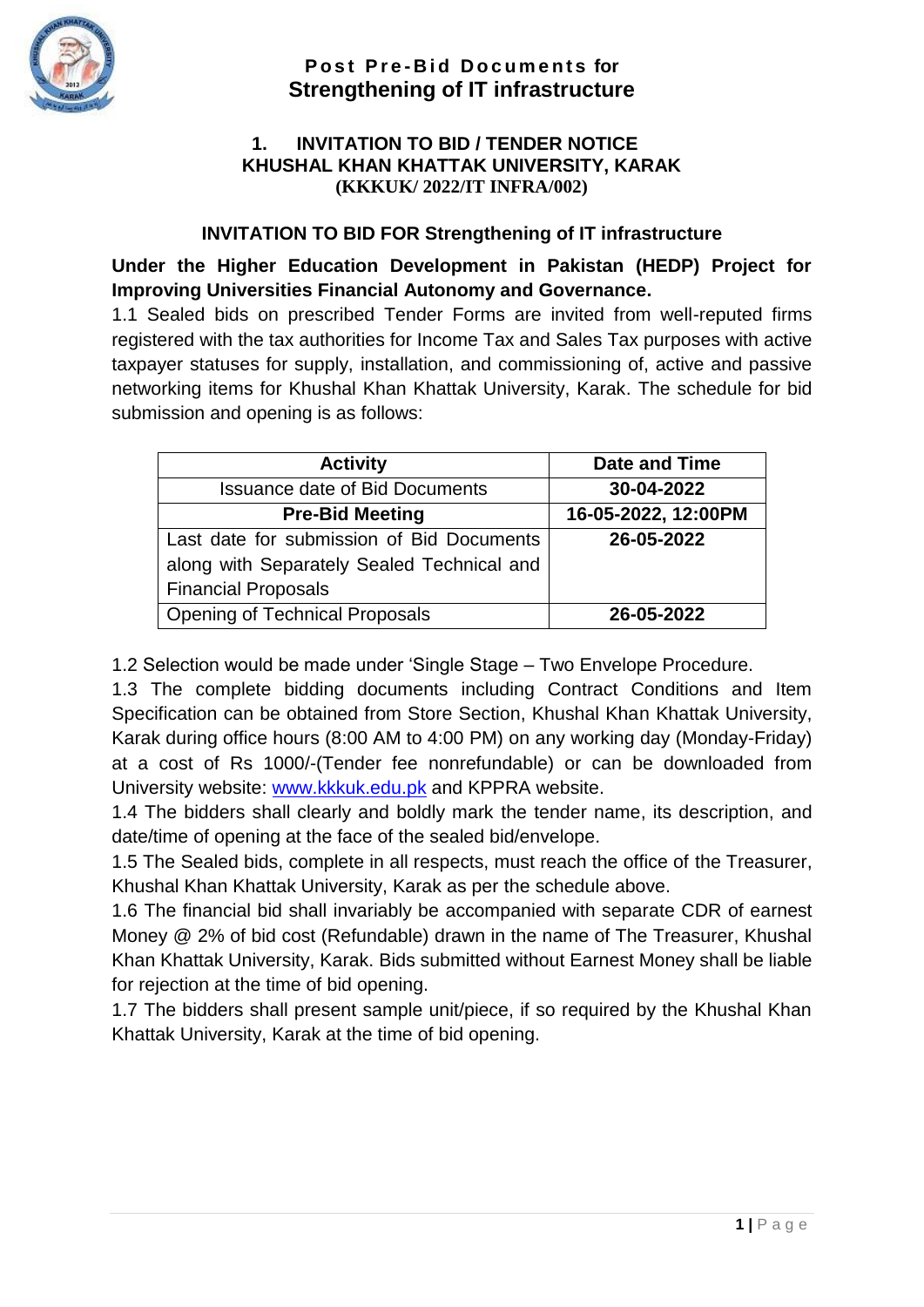

1.8 Bids will be opened in the Auditorium, Main Academic Block, Khushal Khan Khattak University, Karak in the presence of the bidders.

1.9 The Khushal Khan Khattak University, Karak reserves the right to reject any or all bids in accordance with KPPPRA rules/rules in vogue.

> **Procurement Officer Khushal Khan Khattak University, Karak Phone: 0927-291027**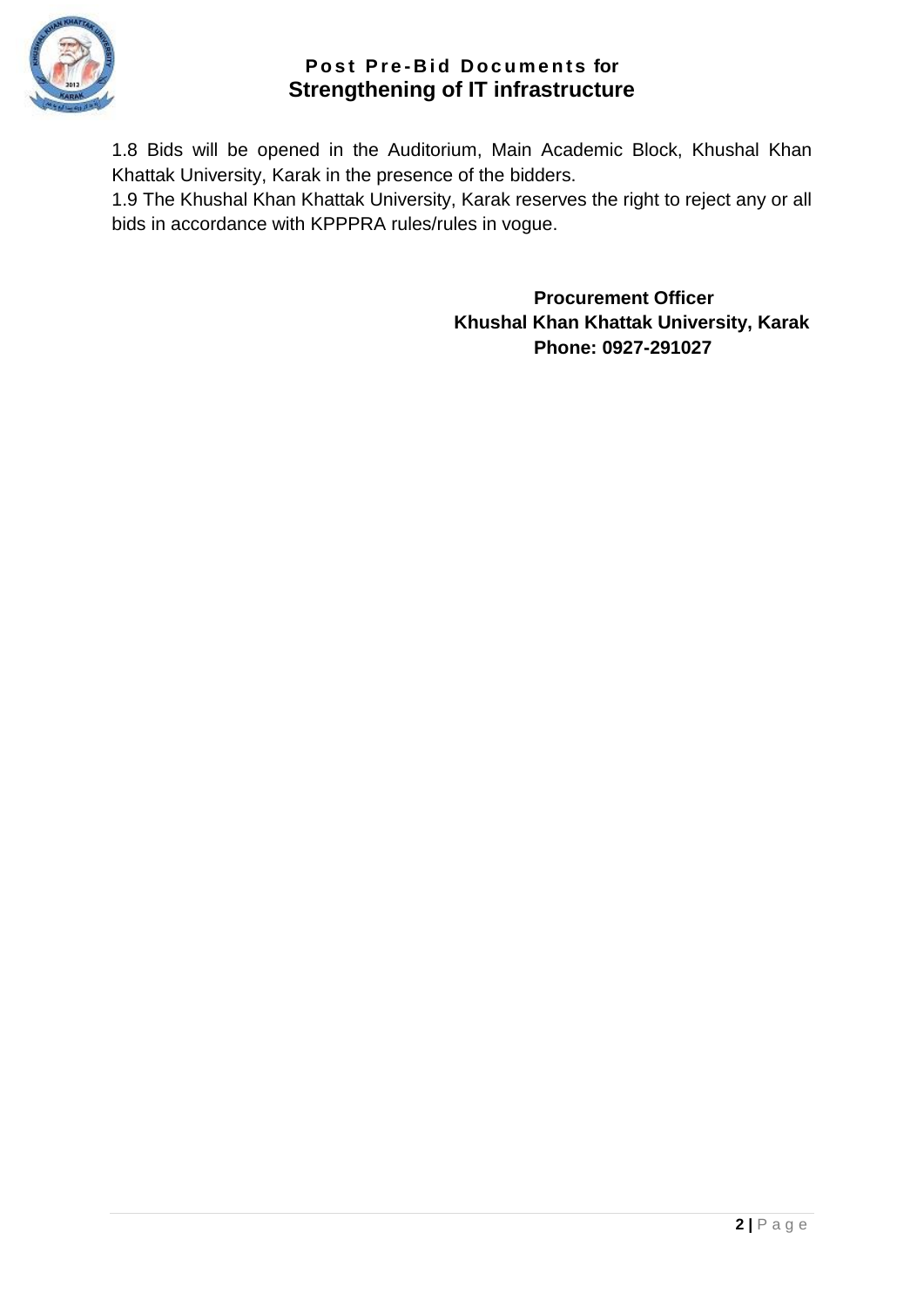

# <span id="page-4-0"></span>**2. COMPOSITION OF THE DOCUMENT**

This document is comprised of the following Parts:

- 2.1 Part-I: Information to Bidders
- 2.2 Part-II: Selection Procedure
- 2.3 Part-III: Conditions of Contract
- 2.4 Part-IV(A): Scope of Work
- 2.5 Part-IV(B): Specification of the Product
- 2.6 Part-V: Bidder Profile
- 2.7 Part-VI: Technical Proposal
- 2.8 Part-VII: Financial Proposal
- 2.9 Part-VII: Terms of Payment
- 2.10 Part-VIII: Resolution of Dispute
- 2.11 Part-IX: *Force Majeure*
- 2.12 Part-X: Liquidated Damages
- 2.13 Part XII: Meet or Exceed Specifications
- 2.14 Part XIII: Clarifications

## <span id="page-4-1"></span>**2.1 Part-I: INFORMATION TO BIDDERS:**

Bidders must follow the below requirements while preparing their proposals/bids for submission:

- 2.1.1 For this tender KPPRA rules Single-stage Two Envelope procedure of open competitive bidding shall be adopted
- 2.1.2 Bids shall comprise of a single envelope containing two separate envelopes, i.e. Technical and Financial Proposals, and clearly marked Technical and Financial proposals on the respective envelopes. Envelopes must also be labeled with the name, address, and contact number of the bidding company/firm and also the Title of the Tender for which the bid is being submitted.
- 2.1.3 Bidders shall submit one copy each of the Technical Proposal and Financial Proposal.
- 2.1.4 Technical proposals shall contain Company profile, locations of offices, company experience in the related field, and project completed as per the format given in Part-VI.
- 2.1.5 Bidders are required to fill and sign all the pages of the bid document including Technical and Financial Proposals.
- 2.1.6 Bidders are required to submit their financial proposal inclusive of all Taxes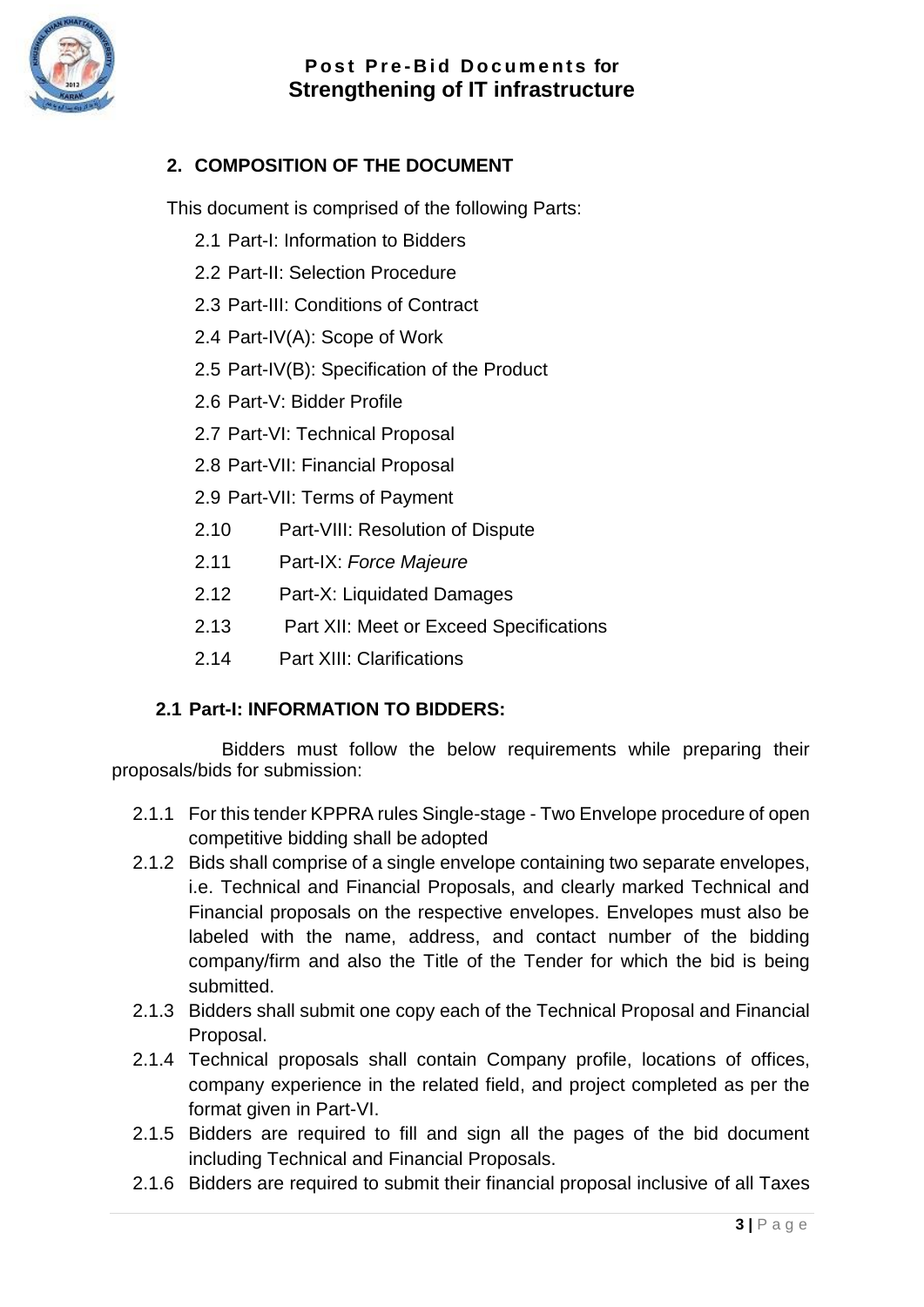

in Pak Rupees (PKR).

- 2.1.7 No change in price shall be permissible on account of variation in change in Forex rates to any of the components/modules/services during the course of the term.
- 2.1.8 Bid security is equal to 2% of the bid Cost in the form of a cash deposit receipt (CDR) must accompany the bid as part of the financial proposal as earnest money drawn in favor of Treasurer Khushal Khan Khattak University, Karak. The bid shall not be considered without earnest money or less than the 2% value.
- 2.1.9 If a bidder has quoted multiple options, in this case, the bidder should submit the earnest money equal to 2% of the highest quoted option.
- 2.1.10 Bidder must quote for a complete solution as given in Part-IV (A) 'Scope of Work' and Part-IV (B) 'Product Specification'.
- 2.1.11 University Purchase Committee (UPC) of the University reserves the right to reduce or increase the quantity, accept or reject any/all tenders/ bids as per rules.
- 2.1.12 After the supply, *KHUSHAL KHAN KHATTAK UNIVERSITY, KARAK* will verify the authenticity of the equipment from its manufacturer. If not verified, the same will be returned to the supplier at his own cost and risk.

**Signature and Stamp of Bidder: \_\_\_\_\_\_\_\_\_\_\_\_\_\_\_\_\_\_\_\_\_**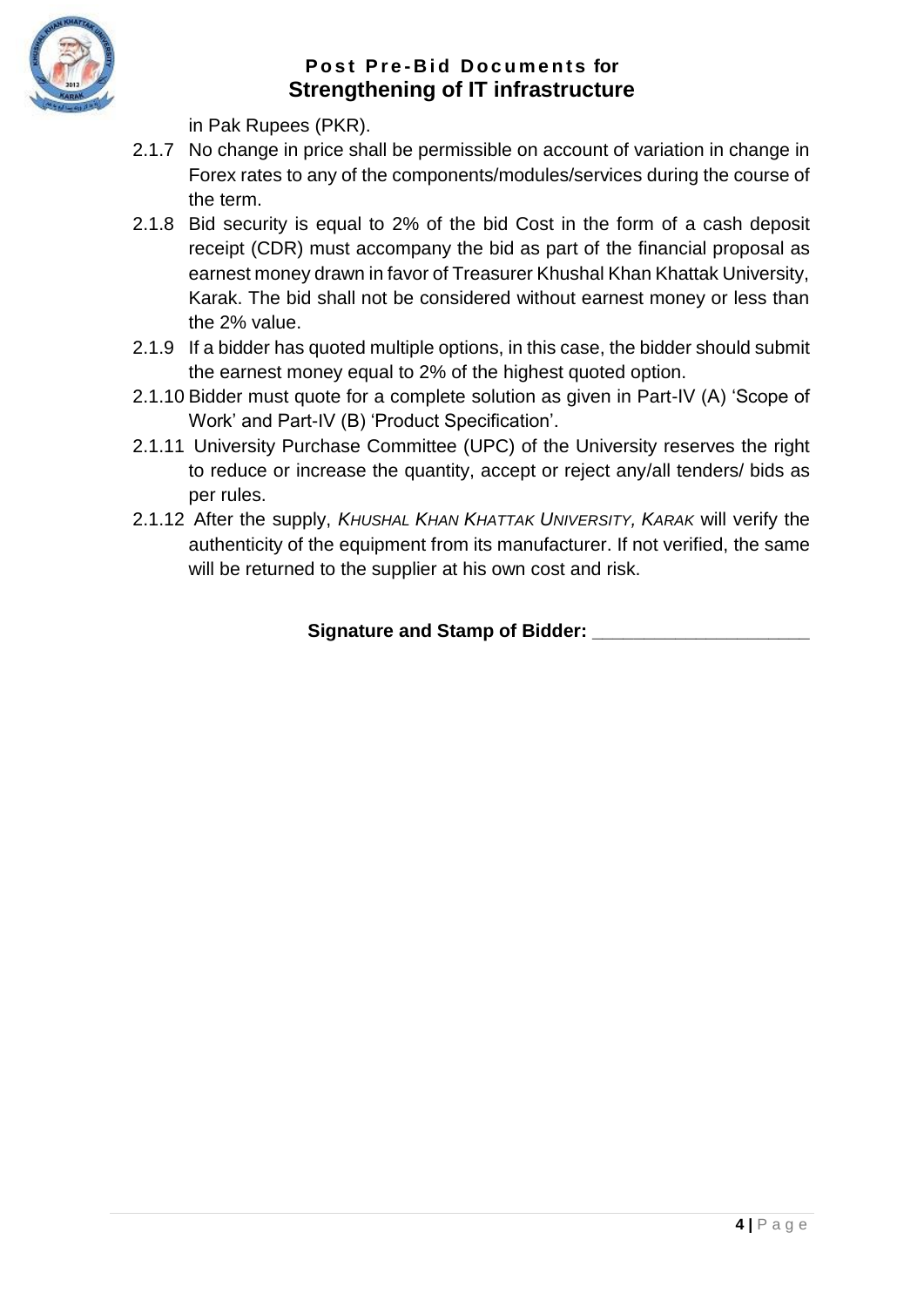

# **2.2Part-II: SELECTION PROCEDURE:**

<span id="page-6-0"></span>The objective of this section is to define the steps and procedure which shall be followed during the course of the tender process and till the tender is awarded to the Selected Bidder. Following are the steps/ procedures which will be followed for the Selection of a successful bidder.

- 2.2.1 In the first stage, only Technical proposals will be opened in the presence of bidders / their representatives who choose to attend.
- 2.2.2 Technical evaluation of the firms shall be based on information required in Technical Proposals as mentioned in Part-VI.
- 2.2.3 For qualifying in Technical Proposal, bidders must fulfill all the requirements as laid out in "Product Specifications" as mentioned in Part-IV(B) and "Mandatory Requirements" & "Scoring Requirements/Criteria" as mentioned in Part-VI (Technical Proposal Form).
- 2.2.4 The technically responsive bidders (qualified bidders) who have met the mandatory requirement, product specification requirement in Technical evaluation and obtain 70% marks score will be technically qualified and will be able to participate in financial bid. In the Final Stage, the financial proposals of all the qualified contractors/bidders (who scored 70% marks in technical evaluation) will be opened. The Technical qualified bidder having lowest financial bid will be declared successful.
- 2.2.5
- 2.2.6 If mandatory requirements and product specification requirements are not met by the bidder in Technical Evaluation, the bid will be rejected straight away and no further consideration will be given.
- 2.2.7 Financial Proposal shall be submitted in the form given in Part-VII
- 2.2.8 Financial proposals of bids found technically non-responsive shall be returned unopened.
- 2.2.9 The technically qualified bidders will be evaluated on the basis of the least cost evaluation method in a financial bid and subsequently for the award of contract.
- 2.2.10 After the approval of the tender award, a contract on the stamp paper not less than Rs:100 and shall be executed by Khushal Khan Khattak University Karak with the successful bidders within 15 days.

**Signature and Stamp of Bidder: \_\_\_\_\_\_\_\_\_\_\_\_\_\_\_\_\_\_\_\_\_**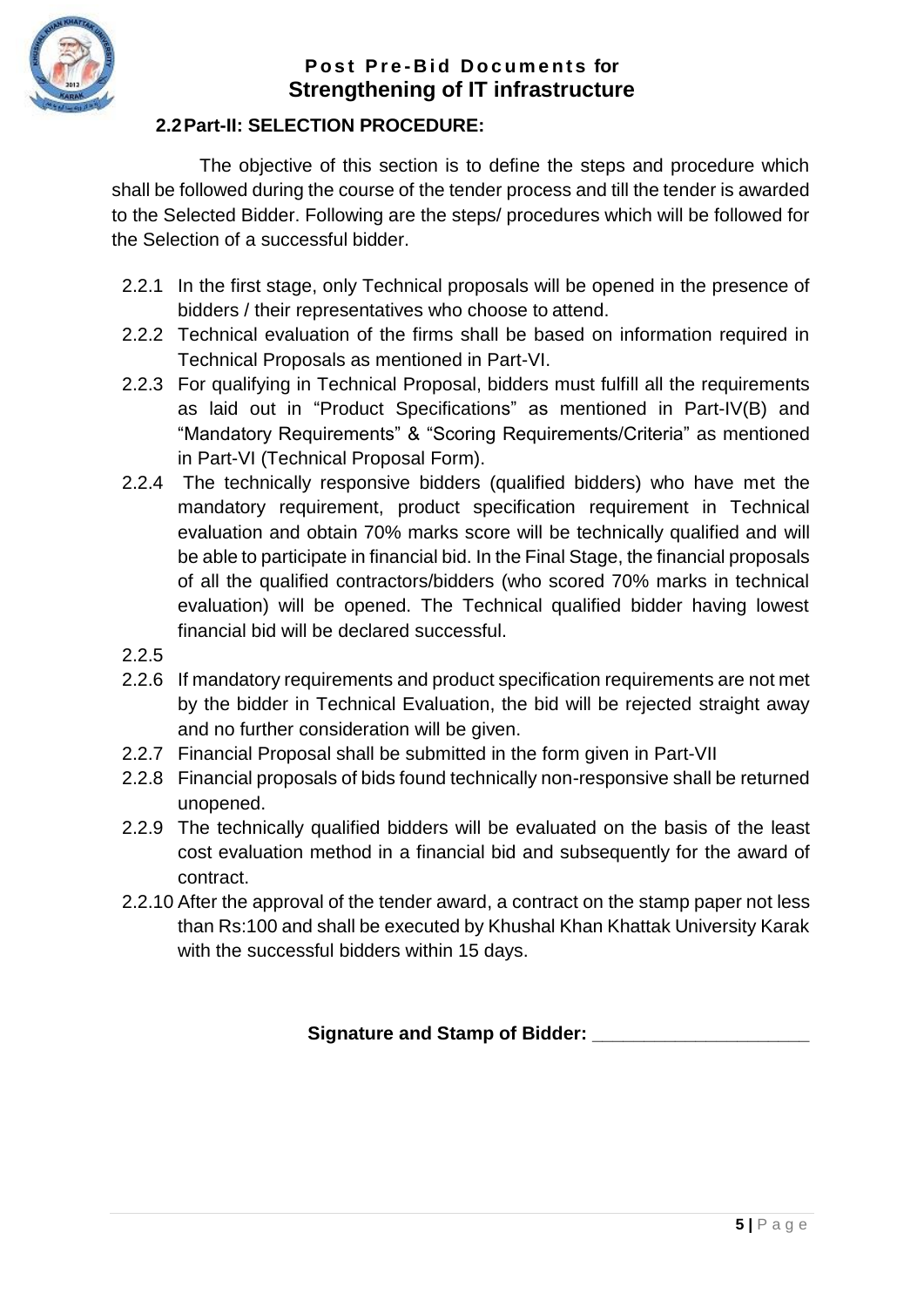

# <span id="page-7-0"></span>**2.3Part –III CONDITIONS OF CONTRACT:**

- 2.3.1 Any addition, deletion, or modification of any clause of these conditions is not acceptable and may lead to the rejection of the bid. By submitting the bid, the bidder/vendor/firm declares to abide by and be bound by the conditions laid down in the bidding document.
- 2.3.2 The firm/bidder shall clearly provide the proof of their Firm/Partnership/Sole proprietorship Registration with concerned authorities and active income tax and sales tax status with the concerned tax authorities.
- 2.3.3 The tender number/title and date/time of its opening shall be clearly marked on the face of the envelope.
- 2.3.4 Bid for tender shall be submitted in a separate sealed envelope (Technical Bid and Financial Bid).
- 2.3.5 Tenders received after the closing date/time will not be entertained.
- 2.3.6 In case of closed/forced holidays, tender opening time/date will be considered as the next working day.
- 2.3.7 The certificate must be attached showing that the firm has never been blacklisted or debarred by any Government /Autonomous/Semi-Autonomous/ Private organization.
- 2.3.8 Certificate on a stamp paper must be attached showing that the equipment/supplies quoted by the firm are imported through legal channel/(s) and no grey channel/smuggled/refurbished product is quoted. Prior to the submission. Bidder shall bring the quoted equipment in the manufacturer / Principal's information and will also provide a manufacturer authorization letter in favor of Khushal Khan Khattak University, Karak to participate in this bid. In case any product provided by the firm was found to be imported otherwise, the Khushal Khan Khattak University, Karak reserves the right to initiate legal/disciplinary action against the firm, including, but not limited to penalizing/blacklisting the said firm.
- 2.3.9 The successful bidder will have to present the complete import documents of all the quoted items as and when required by the Khushal Khan Khattak University, Karak.
- 2.3.10 The successful bidder will have to present an original note (on the manufacturer's letterhead signed and stamped) regarding the purchase of all the quoted equipment as proof of genuine purchase from the manufacturer(s). Manufacturer Authorization Letter-MAL will be provided with a minimum of 2 contact numbers and email addresses of the approval authority at the manufacturer's level must be provided by the bidder in order to verify the MAL.
- 2.3.11 The material must be according to specifications.
- 2.3.12 The Bids/Offers shall remain valid for 90 days from the date of opening. The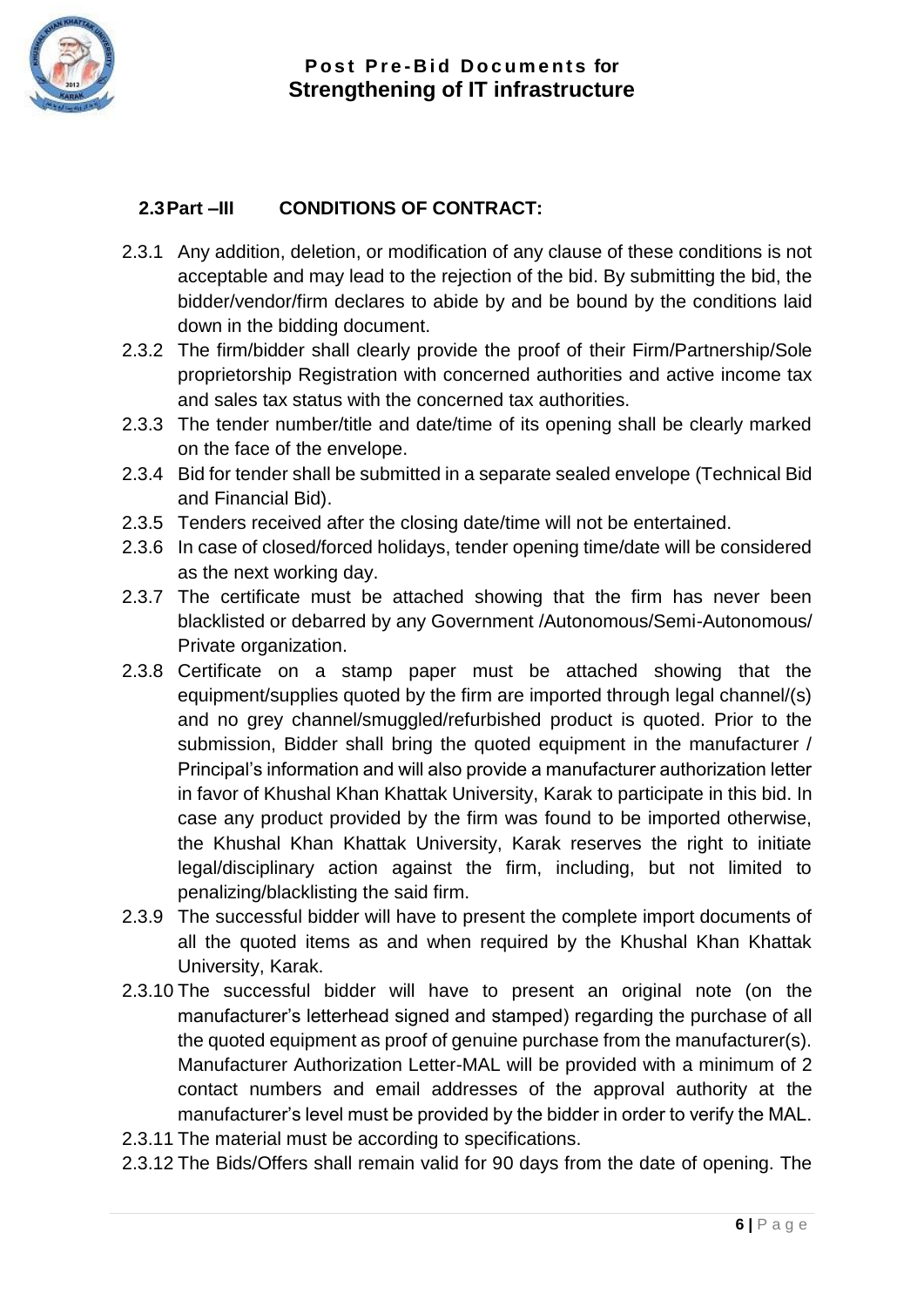

bidders shall quote their prices inclusive of all duties / Taxes / Packing / Petrol / Transportation / Installation / Demonstration etc. and all other expenses on delivery to Khushal Khan Khattak University, Karak, KPK, Pakistan.

- 2.3.13 Advance payment is not allowed and shall not be asked for.
- 2.3.14 The sealed bids complete in all respect must reach the office of the Treasurer, Khushal Khan Khattak University, Karak along with earnest money 2% in the shape of CDR to be attached with the financial proposal. No bid will be accepted without earnest money.
- 2.3.15 The sealed tenders, complete in all respects, must reach the office of the Treasurer, Khushal Khan Khattak University, Karak at the time and date notified in the advertisement. Late receipts shall not be entertained, what's ever the reason may be.
- 2.3.16 The tenders shall be opened in accordance with the schedule given in the advertisement. The bidders or their representatives can be present if they so desire.
- 2.3.17 Only those tenders will be entertained which are absolutely clear/unambiguous, unconditional, and legible. Any unavoidable cutting/overwriting must be signed and initial.
- 2.3.18 The offered items must be brand new and free from any defect.
- 2.3.19 The Khushal Khan Khattak University, Karak reserves the right to inspect the working facilities and equipment of the supplier at any stage.
- 2.3.20 The items shall be delivered/installed at the designated locations within 08 weeks (02 months) specified by KKKUK of issuance of the Purchase Order.
- 2.3.21 A penalty of 0.25% of the total cost of the order can be imposed per day for up to 15 days for the delay on the part of the bidder. A penalty of 0.5% of the total cost of the order will be imposed for delay beyond 30 days.
- 2.3.22 In case of failure in the supply, the Khushal Khan Khattak University, Karak Purchase Committee will have the right to cancel the supply order and forfeit the earnest money and blacklist the firm.
- 2.3.23 The Khushal Khan Khattak University, Karak has the right to increase or decrease the number of items according to its requirement/available budget.
- 2.3.24 Payment will be made under KPPRA rules after receipt of the supply and satisfactory inspection report.
- 2.3.25 10% of the total bid amount shall be retained by the Khushal Khan Khattak University, Karak as Security for a Period of One year from the successful bidder. The security amount will be released after One year of supply subject to non-receipt of complaint about the concerned quarter.
- 2.3.26 Bids will be evaluated in line with the Selection Procedure given in 2.2 Part-II.
- 2.3.27 The following documents must be attached with the bid:
	- 2.3.27.1 Valid NTN and STRN Certificates;
	- 2.3.27.2 Duly signed and stamped copy of conditions, product specification, and price schedule issued by the Khushal Khan Khattak University, Karak; and
	- 2.3.27.3 Declaration on Stamp Paper that the firm has never been Blacklisted in the past and presently.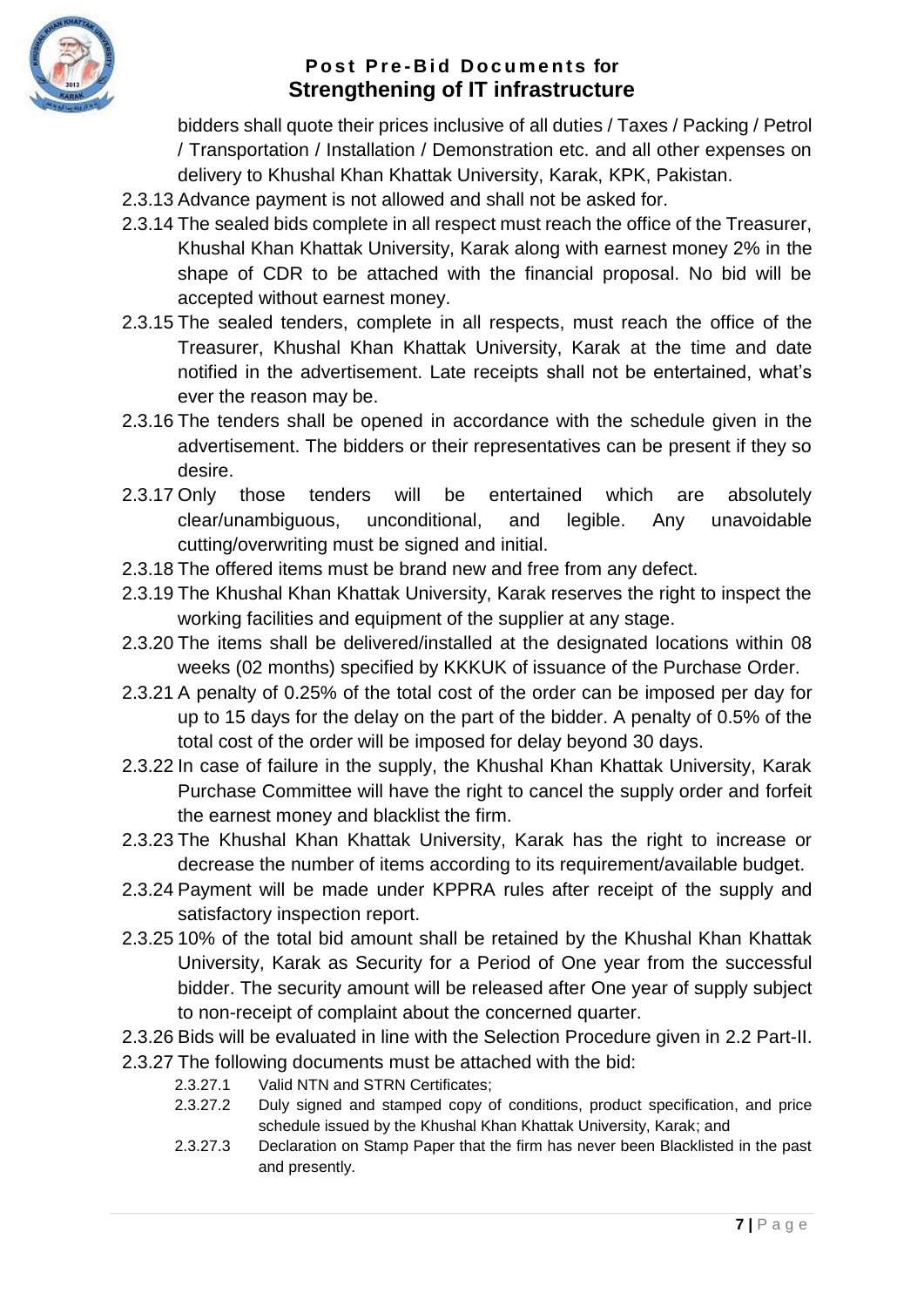

- 2.3.28 The successful bidder shall have to sign a prescribed agreement on the Stamp Paper of Rs. 100/- duly attested from notary public which will be verified by the purchaser.
- 2.3.29 The Khushal Khan Khattak University, Karak Purchase Committee may reject, in part or as a whole, anyone or all the bids in accordance with the rules in vogue.
- 2.3.30 Submission of a soft copy of the bids documents at email [treasurer@kkkuk.edu.pk](mailto:treasurer@kkkuk.edu.pk) is mandatory.

**Signature and Stamp of Bidder: \_\_\_\_\_\_\_\_\_\_\_\_\_\_\_\_\_\_\_\_\_**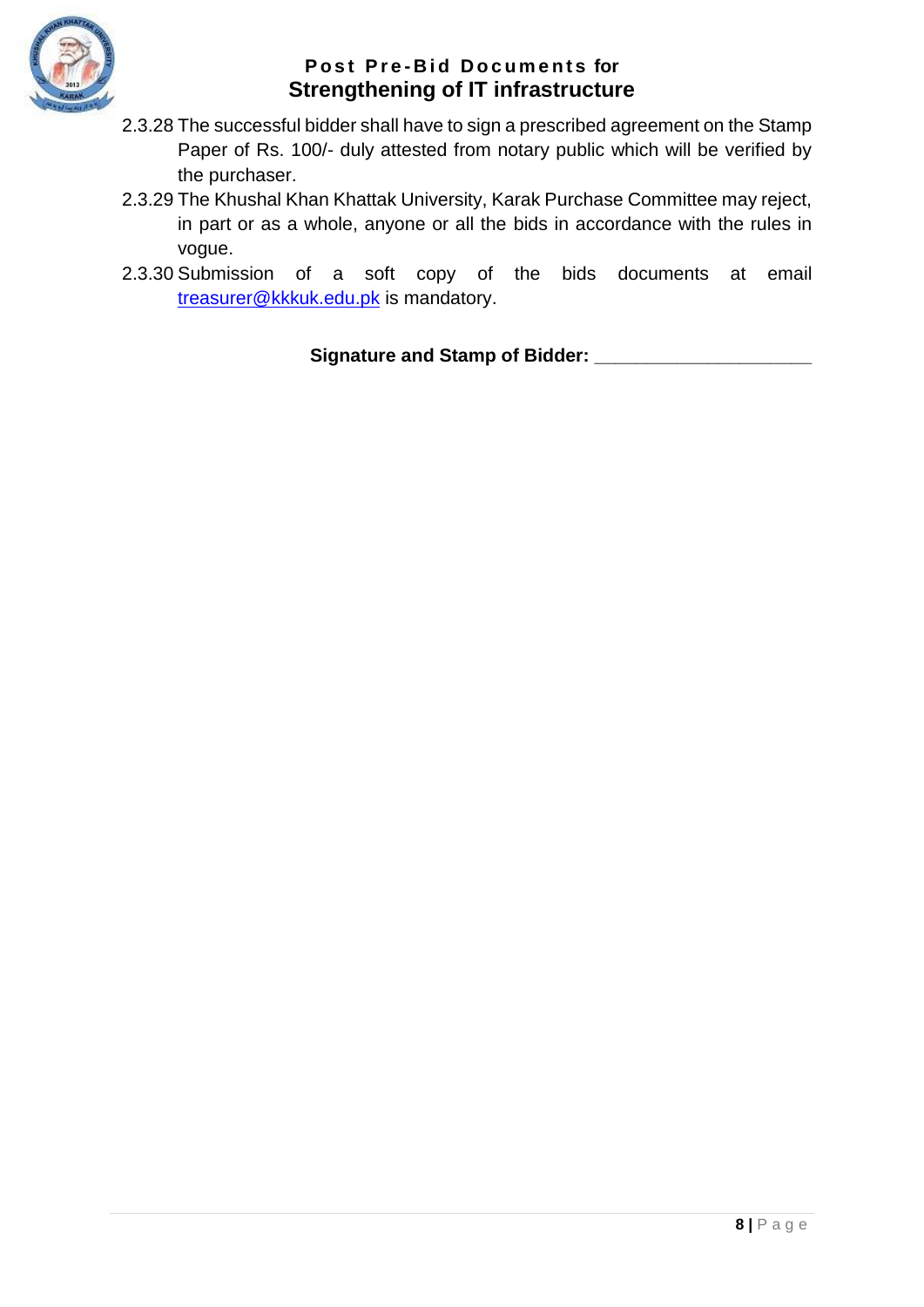

#### <span id="page-10-0"></span>**2.4Part IV (A): SCOPE OF WORK**

The Bidder will be responsible for complete deployment of the Part IV-B which includes, supply, installation, commissioning, configuration, testing and knowledge sharing.

#### **Provision and Installation: -**

- 2.4.1 Supply, installation, configuration, and integration of infrastructure Hardware for the whole project on turnkey basis as per client requirement.
- 2.4.2 Selected Bidder must ensure that the supplied equipment is operational, new, perform properly, and meet RFP's Technical Specification mentioned in Part IV-B Product Specification and it is not going to be the end of life & end of support for the next five years and equipment spare parts remain available with the vendor for the said period.
- 2.4.3 The vendor must comply with all the hardware features given for proposed solution.
- 2.4.4 Complete technical requirements are explained below in the next sections of this document and must be complied by the bidder with respect to product/solution being quoted.
- 2.4.5 Scope of services includes installation, configuration, and integration with the existing solution. The vendor/contractor will be responsible of providing all the hardware/software equipment that may be required to setup the complete system in their respective lots.
- 2.4.6 The bidder is required to provide cost of the technically compliant equipment and solution with 01-year warranty and installation services.
- 2.4.7 The selected bidder shall be responsible for the provisioning of extended warranties and service.
- 2.4.8 Vendor will be responsible for training of two IT officers free of cost. The successful bidder shall provide the necessary trainings prior to product delivery and will give both the participants complete overview of the solution, help them become familiar with its capabilities, and allow them to practice using the solution with day-to-day operations.

#### **Notes:**

- 1. Warranty Support and services must be part of the proposal/solution as required in the technical specification of each product.
- 2. Vendors are required to provide a project implementation plan with schedule time and diagram of proposed solution.
- 3. All of quoted prices should be mentioned clearly in tabular form.

#### **Signature and Stamp of Bidder: \_\_\_\_\_\_\_\_\_\_\_\_\_\_\_**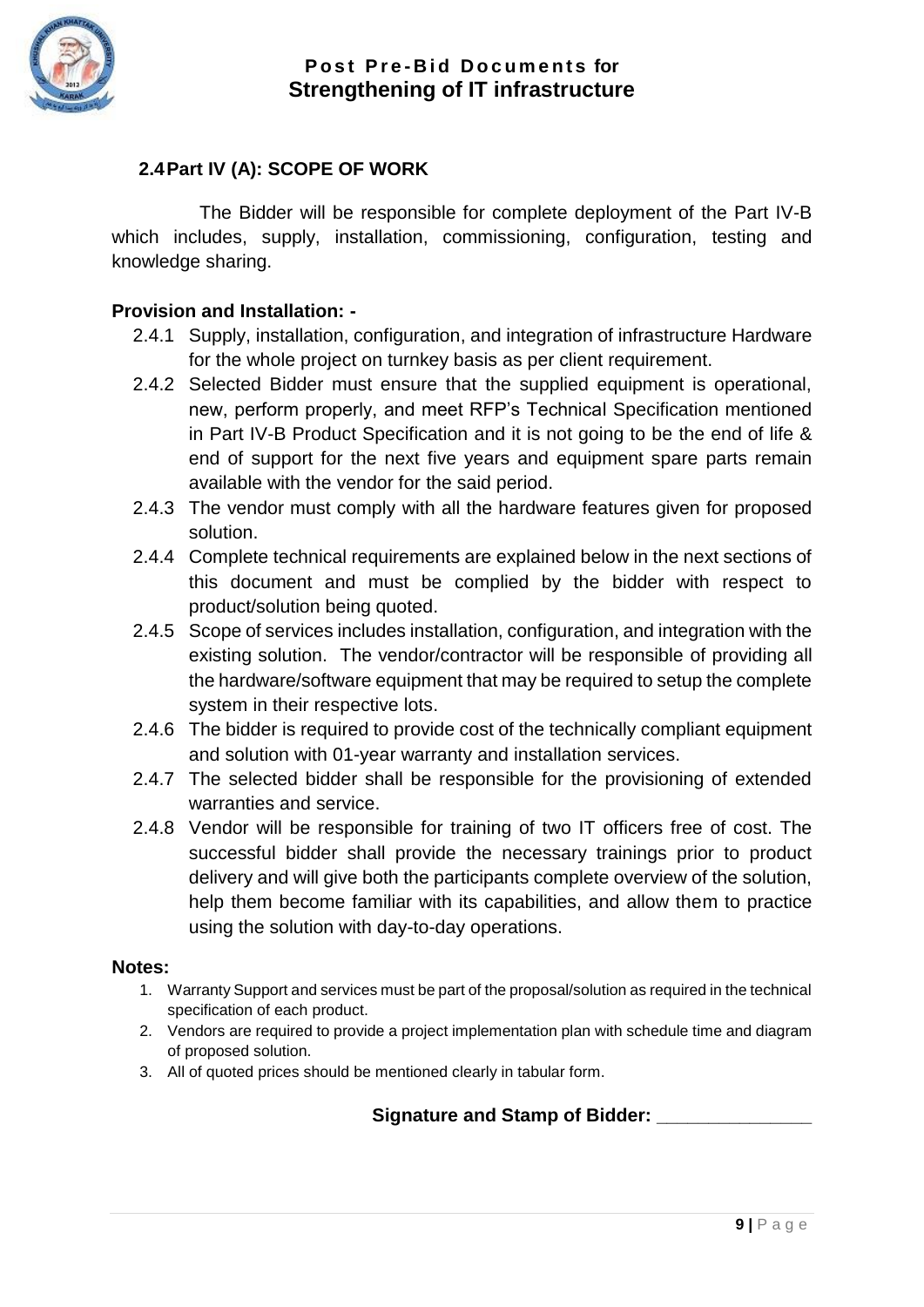

# <span id="page-11-0"></span>**2.5Part IV (B): Product Specifications**

# **Active Networking Equipment's**

#### **It is mandatory to quote all the items on Turn Key Basis**

## **SUBJECT: PROPOSAL OF NETWORKING IN MAIN CAMPUS**

| <b>Item</b>                                                        | <b>Description of Requirement</b>                                                                                                                                                                                                                                           | <b>Quantity</b> |
|--------------------------------------------------------------------|-----------------------------------------------------------------------------------------------------------------------------------------------------------------------------------------------------------------------------------------------------------------------------|-----------------|
|                                                                    | <b>Rack Server (International Branded)</b>                                                                                                                                                                                                                                  |                 |
| Chassis                                                            | 2U Rack Mountable along with rack mounting and arm management kits                                                                                                                                                                                                          |                 |
| <b>CPU</b>                                                         | Two of latest generation Intel Xeon Silver Processor (2.8GHz/8-core/20MB/85W)<br>Processor                                                                                                                                                                                  |                 |
| Memory                                                             | 32 GB (2 x 16GB Registered DIMMs, MHz, 3200 MHz)                                                                                                                                                                                                                            |                 |
| <b>HDD</b> Bays                                                    | Support up Supports Upto 24x 2.5" Inch Chassis                                                                                                                                                                                                                              |                 |
| Optical drive Bay                                                  | Optical drive bay to install DVD-ROM or DVD-RW                                                                                                                                                                                                                              |                 |
| Hard disk drive                                                    | 5 x 1.2TB 12G SAS 10K Hot-plug Hard Drives                                                                                                                                                                                                                                  |                 |
| Controller                                                         | PCIe 3.0 based 12Gb/s SAS Raid Controller with RAID 0/1/1+0/5/50/6/60                                                                                                                                                                                                       |                 |
| Networking<br>features                                             | Embedded 1Gb 4-port network adaptor                                                                                                                                                                                                                                         |                 |
| Interfaces                                                         | Serial - 1<br>USB 3.0 support With Up to 3 totals: 1 front, 1 rear,                                                                                                                                                                                                         |                 |
| <b>Bus Slots</b>                                                   | Six PCI-Express 3.0 slots, at least two x16 and four x8 slots                                                                                                                                                                                                               |                 |
| Power Supply                                                       | 750W Power Supply with Power Backplane configurable to support power<br>redundancy                                                                                                                                                                                          |                 |
| Fans                                                               | Redundant hot-plug system fans                                                                                                                                                                                                                                              | <b>Quantity</b> |
| Embedded system<br>management                                      | Should support monitoring ongoing management, service alerting, reporting and<br>remote management with embedded Gigabit out of band management port<br>Server should support configuring and booting securely with industry standard.                                      |                 |
| Security                                                           | Power-on password<br>Serial interface control<br>Administrator's password<br><b>UEFI</b><br>Should support upto 12 customizable user accounts on out of band management<br>port and SSL encryption<br>Should also supports directory services integration<br><b>TPM 1.2</b> |                 |
| <b>Operating Systems</b><br>and Virtualization<br>Software Support | Microsoft Windows Server<br>Canonical Ubuntu<br>Red Hat Enterprise Linux (RHEL)<br><b>SUSE Linux Enterprise Server (SLES)</b><br>Oracle Solaris<br><b>VMware</b><br>Citrix XenServer                                                                                        |                 |
| Warranty                                                           | 01 Year Warranty                                                                                                                                                                                                                                                            |                 |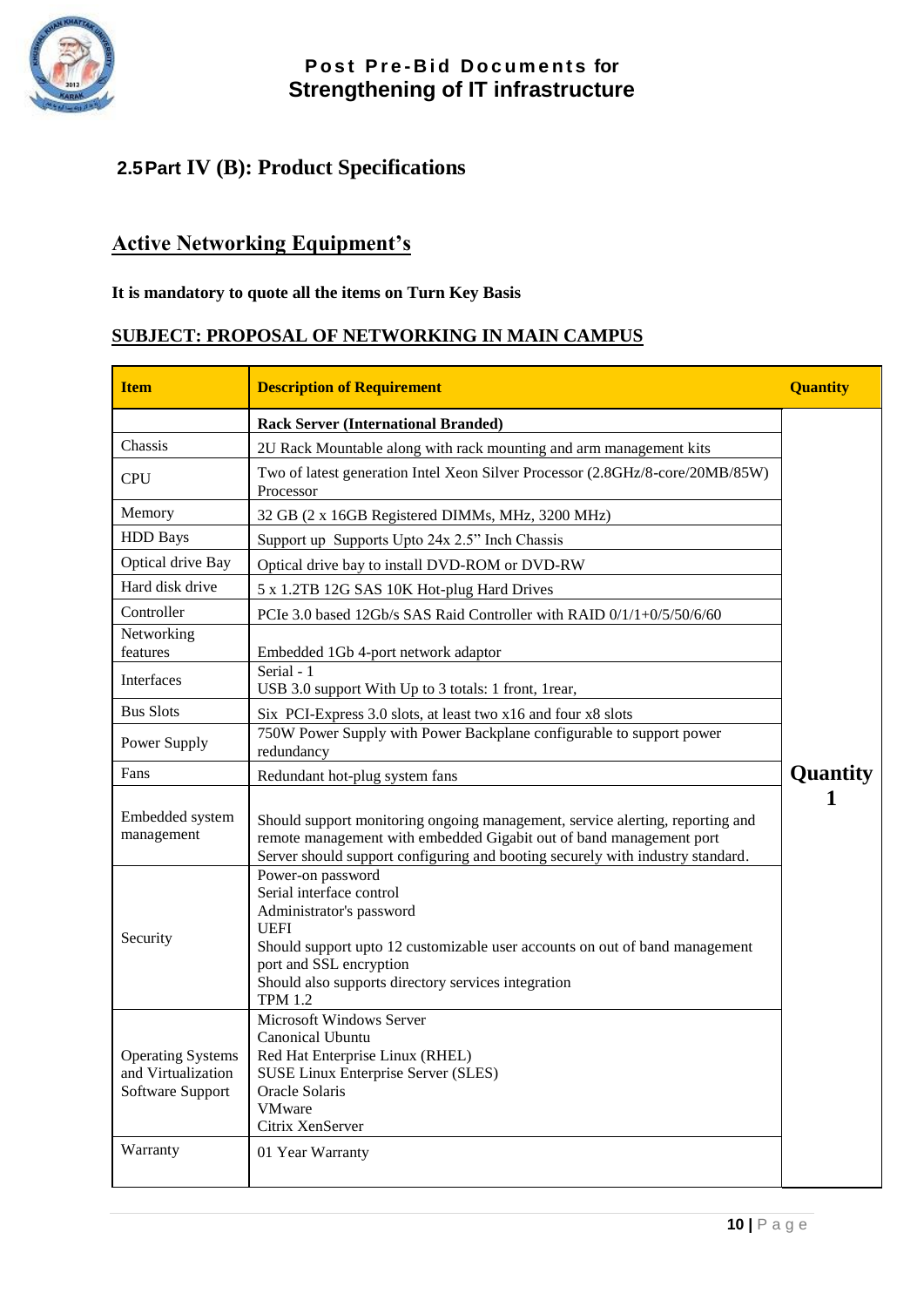

| <b>Item</b> | <b>Description of Requirement</b>                            | <b>Quantity</b> |
|-------------|--------------------------------------------------------------|-----------------|
|             | <b>Internationally Branded 42U Rack</b>                      |                 |
|             | Branded Server Rack with KVM Switch                          |                 |
|             | 42U Rack / Server Rack With Cable Manager                    |                 |
|             | <b>Airflow Optimization Kit</b>                              |                 |
|             | Front Door with Lock                                         |                 |
|             | Wheels with Lock                                             |                 |
|             | LCD keyboard mouse touchpad KVM switch sideway               |                 |
|             | Redundant Intelligent PDU 16 Ports or 08 Ports 02 No's (PDU) |                 |
|             | Warranty: 01 year                                            |                 |

#### **Access Layer Switch**

**24 Port Switch POE+ (Quantity = 17)**

| Sno.           | Items / Descriptions                                                             |  |
|----------------|----------------------------------------------------------------------------------|--|
| 1              | Layer 3 Stackable Switch with 24 x 10/100/1000Base-T ports, 4 x 10 GE SFP+ ports |  |
| $\overline{2}$ | 1G Rj45 ports - 24                                                               |  |
| 3              | 10G SFP+ ports - 4 atleast                                                       |  |
| $\overline{4}$ | 802.3at PoE+ Support is mandatory, minimum PoE+ budget should be 370W            |  |
| 5              | Switching Capacity - 120 Gbps, CPU 2 Core , Flash 512 MB, Memory 512 MB          |  |
| 6              | Vlans $-4000$ at least                                                           |  |
| $\overline{7}$ | Line rate performance on all ports                                               |  |
| 8              | Mac address table size - 16,000                                                  |  |
| 9              | Support for Broadcast traffic suppression                                        |  |
| 10             | Support for advance QoS, rate limiting, 802.1p                                   |  |
| 11             | Support for Radius/TACACS+                                                       |  |
| 12             | Support for 802.1ab - LLDP                                                       |  |
| 13             | Support for sFlow/Netflow                                                        |  |
| 14             | Support for DLDP or equivalent                                                   |  |
| 15             | Support for Dual stack - IPv4 and IPv6                                           |  |
| 16             | Support for SNMPv1/2/3                                                           |  |
| 17             | Support for 802.3x                                                               |  |
| 18             | Support for STP/RSTP/MSTP                                                        |  |
| 19             | Support for DHCP Server                                                          |  |
| 20             | Support for IPv4 Static IP Routing + RIP + OSPFv2 (Access)                       |  |
| 21             | Support for Static IPv6 Routing + RIPng + OSPFv3 (Access)                        |  |
| 22             | Support for access control lists                                                 |  |
| 23             | Support for 802.1x - Per user ACL and dynamic VLAN assignment                    |  |
| 24             | Support for Multiple IEEE 802.1x users per port                                  |  |
| 25             | Support for MAC Based authentication                                             |  |
| 26             | <b>Support for Port Security</b>                                                 |  |
| 27             | Support for Port mirroring                                                       |  |
| 28             | Support for GVRP / MVRP                                                          |  |
| 29             | Support for IP Source guard                                                      |  |
| 30             | Support for dynamic ARP inspection                                               |  |
| 31             | Support for Voice Vlan                                                           |  |
| 32             | Support for 802.3az                                                              |  |
| 33             | Support for Telnet, SSHv2 and Web GUI                                            |  |
| 34             | 01 years warranty of HW/SW including Power Supply                                |  |
|                |                                                                                  |  |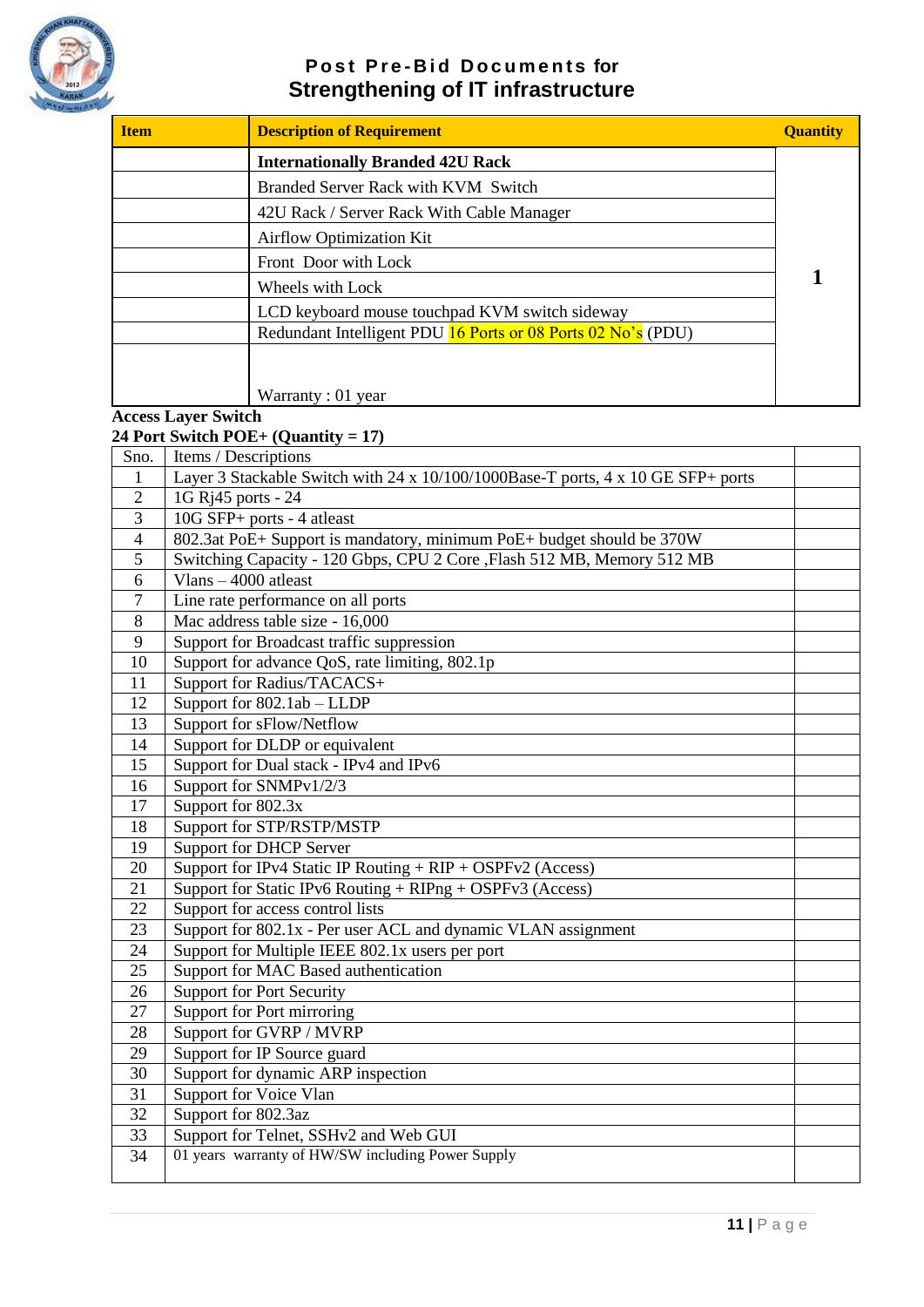

#### **Distribution Layer Switch 24 Port Switch (Quantity = 2)**

| S.No           | Items / Descriptions                                                       |
|----------------|----------------------------------------------------------------------------|
| 1              | Advance Layer 3 switch with 24 x 10 Gig SFP+ ports                         |
| $\overline{2}$ | Switching capacity: 1.60Tbps                                               |
| 3              | Vlans $-4000$                                                              |
| $\overline{4}$ | Line rate performance on all ports                                         |
| $\overline{5}$ | Mac address table size - 32,000                                            |
| 6              | Support for packet storm protection                                        |
| 7              | Support for advance QoS, rate limiting, 802.1p, port based rate limiting   |
| 8              | Support of internal Redundant Power supply                                 |
| 9              | Support for Radius/TACACS+                                                 |
| 10             | Support for 802.1ab - LLDP                                                 |
| 11             | Support for sFlow/Netflow/                                                 |
| 12             | Support for DLDP or equivalent                                             |
| 13             | Support for Dual stack - IPv4 and IPv6                                     |
| 14             | Support for SNMPv1/2/3                                                     |
| 15             | Support for 802.3x                                                         |
| 16             | Support for 802.3az                                                        |
| 17             | Support for STP/RSTP/MSTP                                                  |
| 18             | <b>Support for DHCP Server</b>                                             |
| 19             | Support for IPv4 Static IP Routing + $RIP + OSPFv2 + BGP$                  |
| 20             | Support for Static IPv6 Routing + $RIPng + OSPFv3$                         |
| 21             | Support for access control lists                                           |
| 22             | Support for 802.1x - Per user ACL and dynamic VLAN assignment              |
| 23             | Support for Multiple IEEE 802.1x users per port                            |
| 24             | Support for Concurrent IEEE 802.1X and MAC authentication schemes per port |
| 25             | Support for MAC Based authentication                                       |
| 26             | <b>Support for Port Security</b>                                           |
| 27             | Support for Port mirroring                                                 |
| 28             | Support for GVRP / MVRP                                                    |
| 29             | Support for IP Source guard                                                |
| 30             | Support for dynamic ARP inspection                                         |
| 31             | Support for 802.3az                                                        |
| 32             | Support for Telnet, SSHv2, Web GUI                                         |
| 33             | 01 years warranty of HW/SW including Power Supply                          |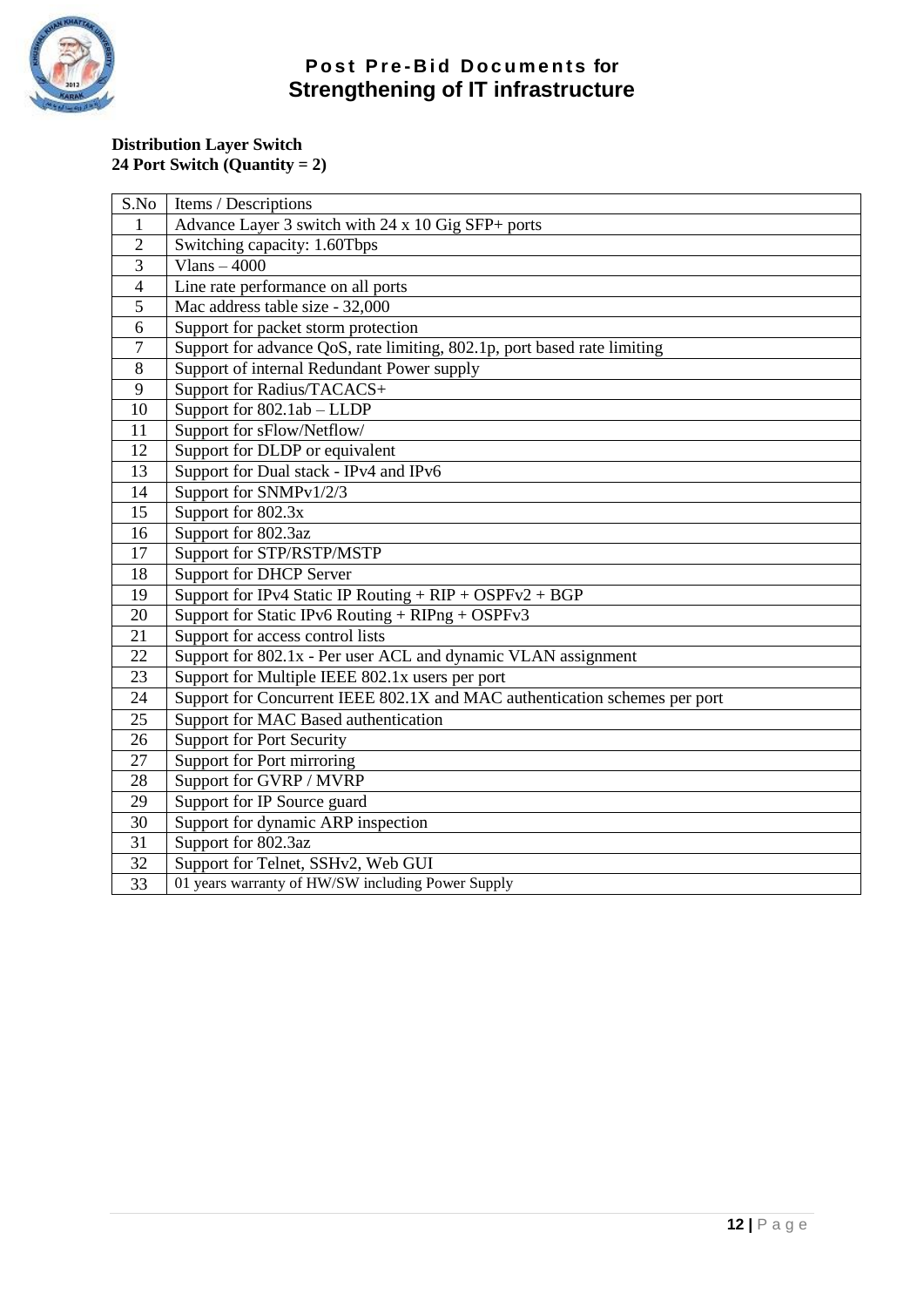

**Core Switch Chassis based Switch (Quantity = 1)**

| Sno.            | Items / Descriptions                                                                      |
|-----------------|-------------------------------------------------------------------------------------------|
| 1               | Modular chassis with redundant supervisor/management modules and-redundant power supplies |
|                 | populated.                                                                                |
| $\overline{2}$  | At least 2xMPU and 2xPower Supplies                                                       |
| 3               | Redundant Supervisor Engine / Management module support required                          |
| $\overline{4}$  | 24-port 10GE SFP+ interface and 24-port GE SFP interface card                             |
| 5               | Forwarding performance - 1400 Mpps                                                        |
| 6               | Switching capacity: 1.90 Tbps                                                             |
| 7               | Vlans $-4000$                                                                             |
| 8               | Line rate performance on all ports                                                        |
| 9               | Mac address table size - 64,000                                                           |
| 10              | Stacking/Clustering of atleast 2 switches using 10G/40G ports                             |
| 11              | Support for SDN                                                                           |
| 12              | <b>Support for MACsec</b>                                                                 |
| 13              | Support for packet storm protection                                                       |
| 14              | Support for advance QoS, rate limiting, 802.1p, port based rate limiting                  |
| 15              | Support for Radius/TACACS+                                                                |
| 16              | Support for 802.1ab - LLDP                                                                |
| 17              | Support for sFlow/Netflow/                                                                |
| 18              | Support for DLDP or equivalent                                                            |
| 19              | Support for Dual stack - IPv4 and IPv6                                                    |
| 20              | Support for SNMPv1/2/3                                                                    |
| 21              | Support for 802.3x                                                                        |
| 22              | Support for 802.3az                                                                       |
| 23              | Support for STP/RSTP/MSTP                                                                 |
| 24              | <b>Support for DHCP Server</b>                                                            |
| 25              | Support for IPv4 Static IP Routing + $RIP + OSPFv2 + BGP$                                 |
| 26              | Support for Static IPv6 Routing + RIPng + OSPFv3                                          |
| 27              | Support for access control lists                                                          |
| 28              | Support for 802.1x - Per user ACL and dynamic VLAN assignment                             |
| 29              | Support for Multiple IEEE 802.1x users per port                                           |
| 30              | Support for Concurrent IEEE 802.1X, Web, and MAC authentication schemes per port          |
| 31              | Support for MAC Based authentication                                                      |
| 32              | <b>Support for Port Security</b>                                                          |
| 33              | Support for Port mirroring                                                                |
| 34              | Support for GVRP / MVRP                                                                   |
| 35              | Support for IP Source guard                                                               |
| 36              | Support for dynamic ARP inspection                                                        |
| $\overline{37}$ | Support for 802.3az                                                                       |
| 38              | Support for Telnet, SSHv2, Web GUI                                                        |
| 39              | 01 years warranty of HW/SW including Power Supply                                         |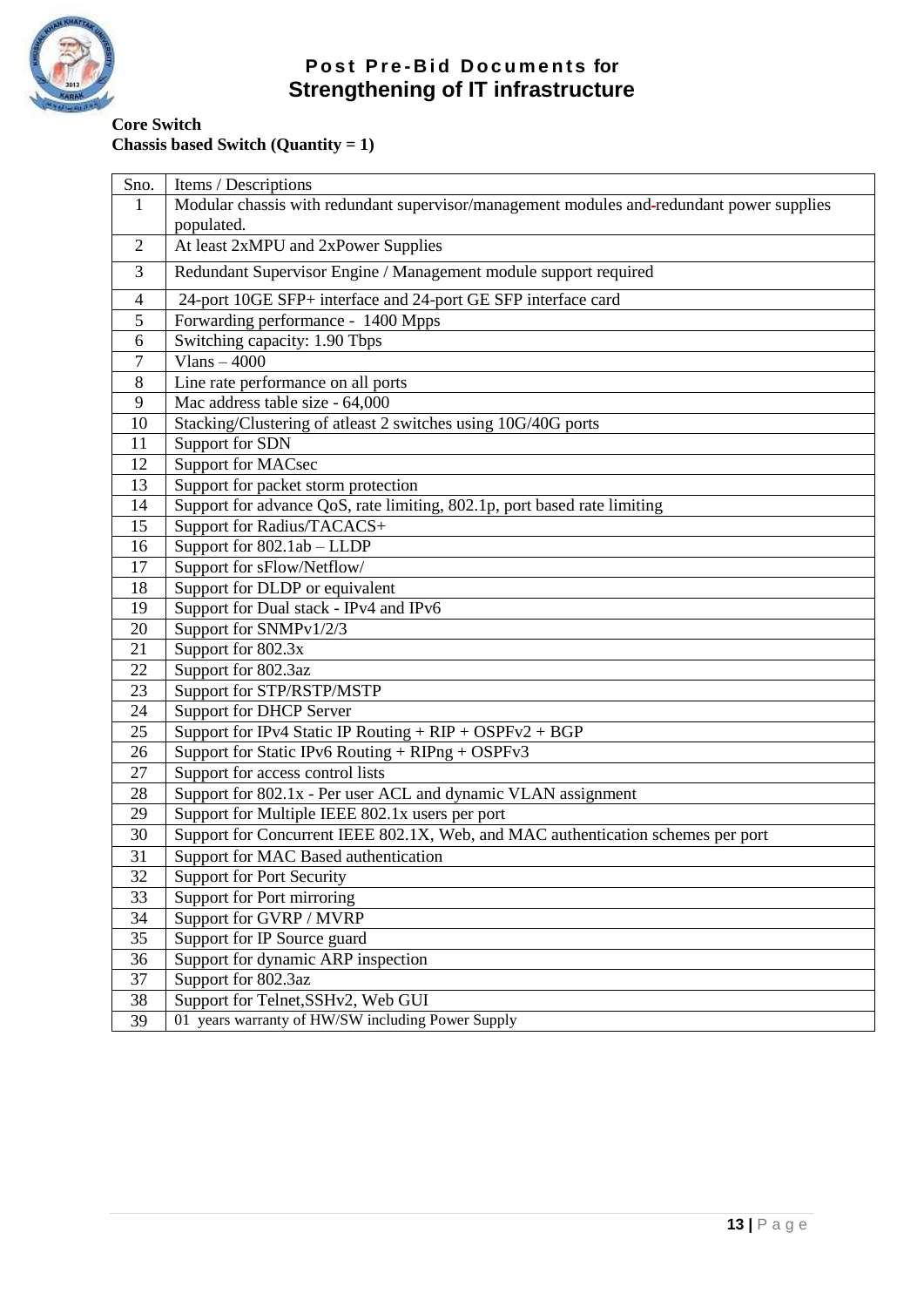

# **Wireless Controller (Quantity = 1)**

| <b>Feature</b>                                          | <b>Description</b>                                                                                                                                                                                                                                                                                                                                                                                                                                                                                    |
|---------------------------------------------------------|-------------------------------------------------------------------------------------------------------------------------------------------------------------------------------------------------------------------------------------------------------------------------------------------------------------------------------------------------------------------------------------------------------------------------------------------------------------------------------------------------------|
| Form factor                                             | 1RU, half or full width chassis for installation in standard 19-in. rack                                                                                                                                                                                                                                                                                                                                                                                                                              |
| Support for                                             | 250                                                                                                                                                                                                                                                                                                                                                                                                                                                                                                   |
| Maximum                                                 |                                                                                                                                                                                                                                                                                                                                                                                                                                                                                                       |
| number of                                               |                                                                                                                                                                                                                                                                                                                                                                                                                                                                                                       |
| access points                                           |                                                                                                                                                                                                                                                                                                                                                                                                                                                                                                       |
| Support for<br>Maximum                                  | 4000                                                                                                                                                                                                                                                                                                                                                                                                                                                                                                  |
| number of                                               |                                                                                                                                                                                                                                                                                                                                                                                                                                                                                                       |
| clients                                                 |                                                                                                                                                                                                                                                                                                                                                                                                                                                                                                       |
| Ports                                                   | Should have Quad RJ-45 1G Ethernet ports, 2x 10G/Multigigabit fiber, Service Port for out-of-<br>band management, Redundancy port, RJ-45 console port, USB 3.0 port,                                                                                                                                                                                                                                                                                                                                  |
| Maximum<br>throughput                                   | 10Gbps                                                                                                                                                                                                                                                                                                                                                                                                                                                                                                |
| Maximum<br><b>WLANs</b>                                 | 256                                                                                                                                                                                                                                                                                                                                                                                                                                                                                                   |
| Maximum<br><b>VLANs</b>                                 | 4096                                                                                                                                                                                                                                                                                                                                                                                                                                                                                                  |
| Fixed uplinks                                           | 2x 10G/Multigigabit fiber                                                                                                                                                                                                                                                                                                                                                                                                                                                                             |
| Automated                                               | Should have the ability to automate the process of upgrading software images and installing                                                                                                                                                                                                                                                                                                                                                                                                           |
| device<br>provisioning                                  | configuration files on access points when they are being deployed in the network for the first time                                                                                                                                                                                                                                                                                                                                                                                                   |
| API-driven<br>configuration                             | Should support a wide range of automation features and provide robust open APIs over<br>NETCONF and RESTCONF using YANG data models for external tools, both off-the-shelf and<br>custom built, to automatically provision network resources                                                                                                                                                                                                                                                          |
| <b>Seamless</b><br>software<br>upgrades and<br>patching | Should provide fixes for critical bugs and security vulnerabilities between regular maintenance<br>releases                                                                                                                                                                                                                                                                                                                                                                                           |
| Smart<br>operation<br>using WebUI                       | Should include WebUI tool to enable provisioning of the device, simplifying device deployment<br>and manageability                                                                                                                                                                                                                                                                                                                                                                                    |
| Wireless<br>Specifications                              | IEEE 802.11a, 802.11b, 802.11g, 802.11d, WMM/802.11e, 802.11h, 802.11n, 802.11k, 802.11r,<br>802.11u, 802.11w, 802.11ac Wave1 and Wave2, 802.11ax                                                                                                                                                                                                                                                                                                                                                     |
| Wired,<br>switching,<br>and routing                     | IEEE 802.3 10BASE-T, IEEE 802.3u 100BASE-TX specification, 1000BASE-T, 1000BASE-SX,<br>1000-BASE-LH, IEEE 802.1Q VLAN tagging, IEEE 802.1AX Link Aggregation                                                                                                                                                                                                                                                                                                                                          |
| Encryption                                              | • Wired Equivalent Privacy (WEP) RC4 40, 104 and 128 bits (both static and shared keys)<br>• Advanced Encryption Standard (AES): Cipher Block Chaining (CBC), Counter with CBC-<br>MAC (CCM), Counter with Cipher Block Chaining Message Authentication Code Protocol<br>(CCMP)<br>· Data Encryption Standard (DES): DES-CBC, 3DES<br>• Secure Sockets Layer (SSL) and Transport Layer Security (TLS): RC4 128-bit and RSA 1024-<br>and 2048bit<br>· DTLS: AES-CBC<br>• IPsec: DES-CBC, 3DES, AES-CBC |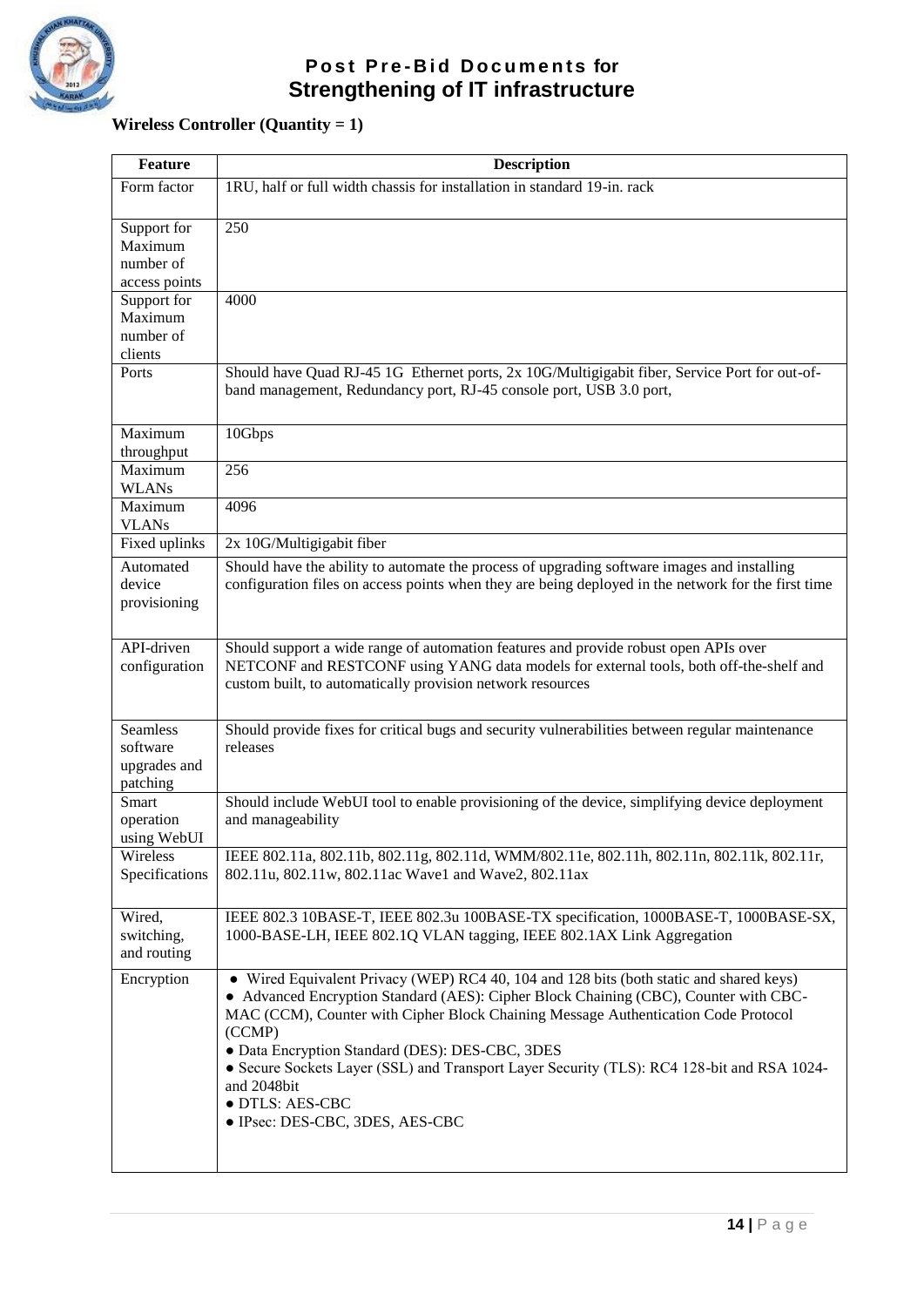

| Min.           | $0^{\circ}$ C                                                   |
|----------------|-----------------------------------------------------------------|
| operating      |                                                                 |
| Temperature:   |                                                                 |
| Max.           | $45^{\circ}$ C                                                  |
| operating      |                                                                 |
| temperature:   |                                                                 |
| Humidity       | 5% RH to 95% RH, noncondensing                                  |
| range          |                                                                 |
| operating:     |                                                                 |
| <b>License</b> | Minimum 16 Licenses for Access Points For 03 years subscription |
|                | Warranty:                                                       |
|                | 01 years warranty of HW/SW                                      |

# **Wireless Access Points (Quantity = 15)**

| Supported<br><b>Standards</b>                                 | 802.11ax (Wi-Fi 6), 802.11ac, 802.11ax, 802.11n version 2.0                                                                          |
|---------------------------------------------------------------|--------------------------------------------------------------------------------------------------------------------------------------|
| <b>Interfaces</b>                                             | 1x 100, 1000 Ethernet (RJ-45) – IEEE 802.3bz, Management console port (RJ-45), USB 2.0                                               |
| System<br>memory                                              | 1000 MB DRAM<br>512 MB Flash                                                                                                         |
| Available<br>transmit power<br>settings $(2.4 \&$<br>$5$ GHz) | 2.4GHz: 27dBm (combined power)<br>5GHz: 27dBm (combined power)                                                                       |
| Integrated<br>antenna                                         | $2.4$ GHz: $4$ dBi<br>5GHz: 5dBi                                                                                                     |
| Input power                                                   | 802.3at Power over Ethernet Plus (PoE+), 802.3af PoE, Power injector                                                                 |
| Supported<br>Features:                                        | Uplink/downlink OFDMA, MU-MIMO technology, BSS coloring, Target wake time, Bluetooth                                                 |
| Security<br><b>Standards</b>                                  | 802.11i, Wi-Fi Protected Access 3 (WPA3), WPA2, WPA, 802.1X, Advanced Encryption<br>Standard (AES)                                   |
| Complaint<br><b>IEEE</b><br><b>Standards</b>                  | 802.3, 802.3ab, 802.3af/at, 802.11 a/b/g/n/ac/ax, 802.11h, 802.11d                                                                   |
| Extensible<br>Authentication<br>Protocol<br>(EAP) types       | EAP-Transport Layer Security (TLS), EAP-Tunneled TLS (TTLS) Protected EAP (PEAP) v0                                                  |
| <b>Indicators</b>                                             | Status LED should indicate boot loader status, association status, operating status, boot loader<br>warnings, and boot loader errors |
| Min. operating<br>Temperature:                                | $-10^{\circ}$ C                                                                                                                      |
| Max.<br>operating<br>temperature:                             | $50^{\circ}$ C                                                                                                                       |
| Humidity<br>range<br>operating:                               | 5% RH to 95% RH                                                                                                                      |
| Warranty                                                      | 01 years warranty of HW/SW                                                                                                           |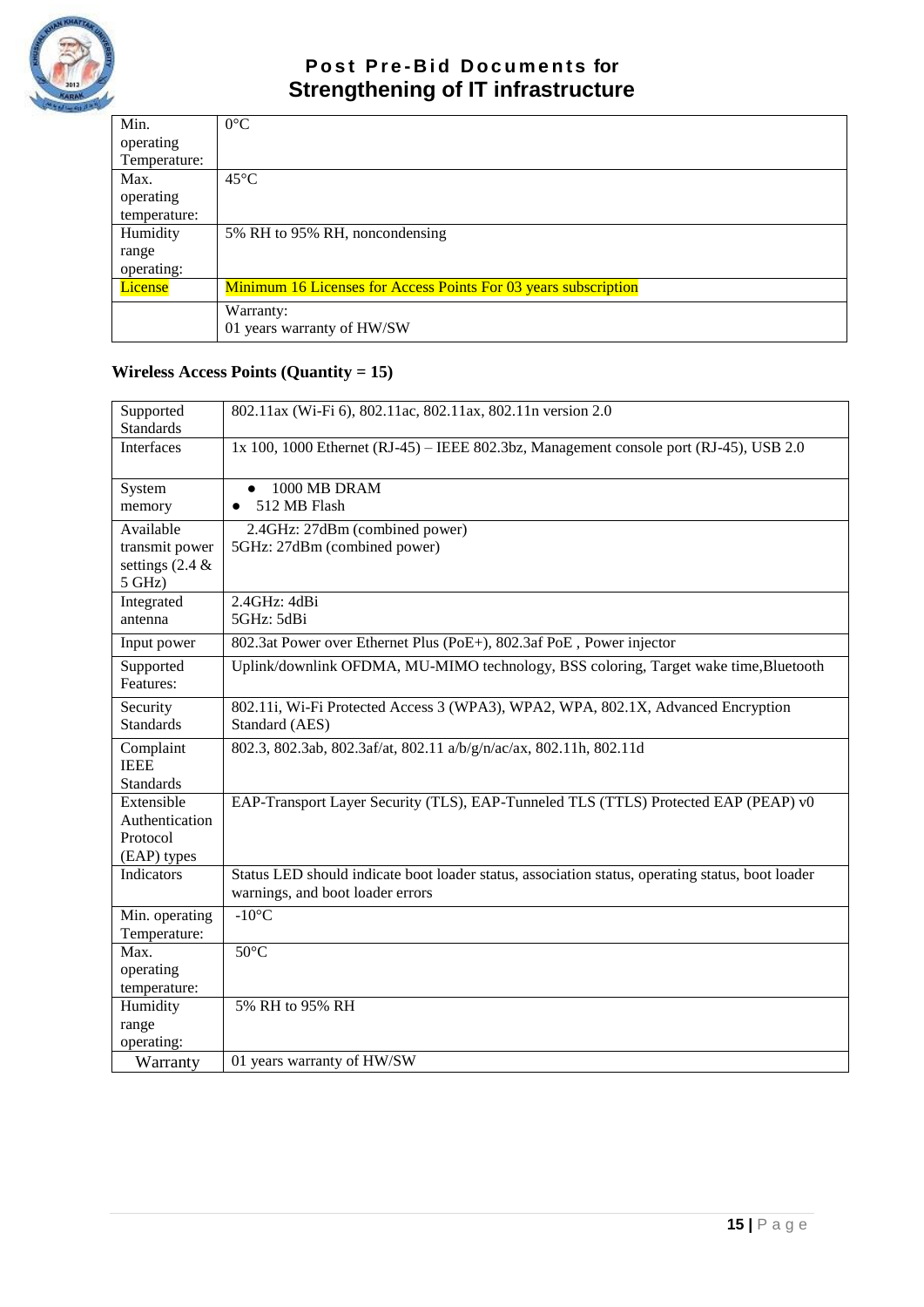

# **10KVA UPS QTY : 02**

| S. No | <b>Items</b> | <b>Specification</b>                                                                                                                                                                                                                                                                                                                                                                                                                                                                                                                                                                          | Qty |
|-------|--------------|-----------------------------------------------------------------------------------------------------------------------------------------------------------------------------------------------------------------------------------------------------------------------------------------------------------------------------------------------------------------------------------------------------------------------------------------------------------------------------------------------------------------------------------------------------------------------------------------------|-----|
| 1.    | 10kVA UPS    | Output                                                                                                                                                                                                                                                                                                                                                                                                                                                                                                                                                                                        | 02  |
|       |              | Input Power Factor-0.99<br>Output Power Factor-0.9<br>Output power capacity: 9.0 KWatts / 10.0<br>kVA<br>Max Configurable Power (Watts) : 10.0<br>$\bullet$<br>kVA<br>Nominal Output Voltage: 230V<br>$\bullet$<br>Output Voltage Distortion: Less than 2%<br>$\bullet$<br>Output Frequency (sync to mains): 50/60Hz<br>$\bullet$<br>$+/- 6 Hz$<br>Other Output Voltages: 220, 240<br>Load Crest Factor: 3 : 1<br>$\bullet$<br>Topology: Double Conversion Online<br>٠<br>Waveform type: Sine wave<br>$\bullet$<br><b>Output Connections</b><br>$\bullet$<br>(6) IEC 320 C13 (Battery Backup) |     |
|       |              | (4) IEC 320 C19 (Battery Backup)<br>(1) Hard Wire 3-wire $(H N + G)$ (Battery<br>Backup)<br>(3) IEC Jumpers (Battery Backup)<br>Bypass: Internal Bypass (Automatic and<br>Manual)                                                                                                                                                                                                                                                                                                                                                                                                             |     |
|       |              | Input                                                                                                                                                                                                                                                                                                                                                                                                                                                                                                                                                                                         |     |
|       |              | Nominal Input Voltage: 230V, 400V 3PH<br>٠<br>Input frequency: 40 - 70 Hz (auto sensing)<br>Input Connections: Hard Wire 3 wire<br>$\bullet$<br>$(1PH+N+G)$ , Hard Wire 5-wire (3PH + N +<br>G)<br>Input voltage range for main operations (L-<br>N): 80 - 280V AC<br>Input voltage adjustable range for mains<br>operation: 100 - 275 (half load), 173 - 476<br>(half load) V<br>Other Input Voltages: 20, 240, 380, 415                                                                                                                                                                     |     |
|       |              | <b>Batteries &amp; Runtime</b>                                                                                                                                                                                                                                                                                                                                                                                                                                                                                                                                                                |     |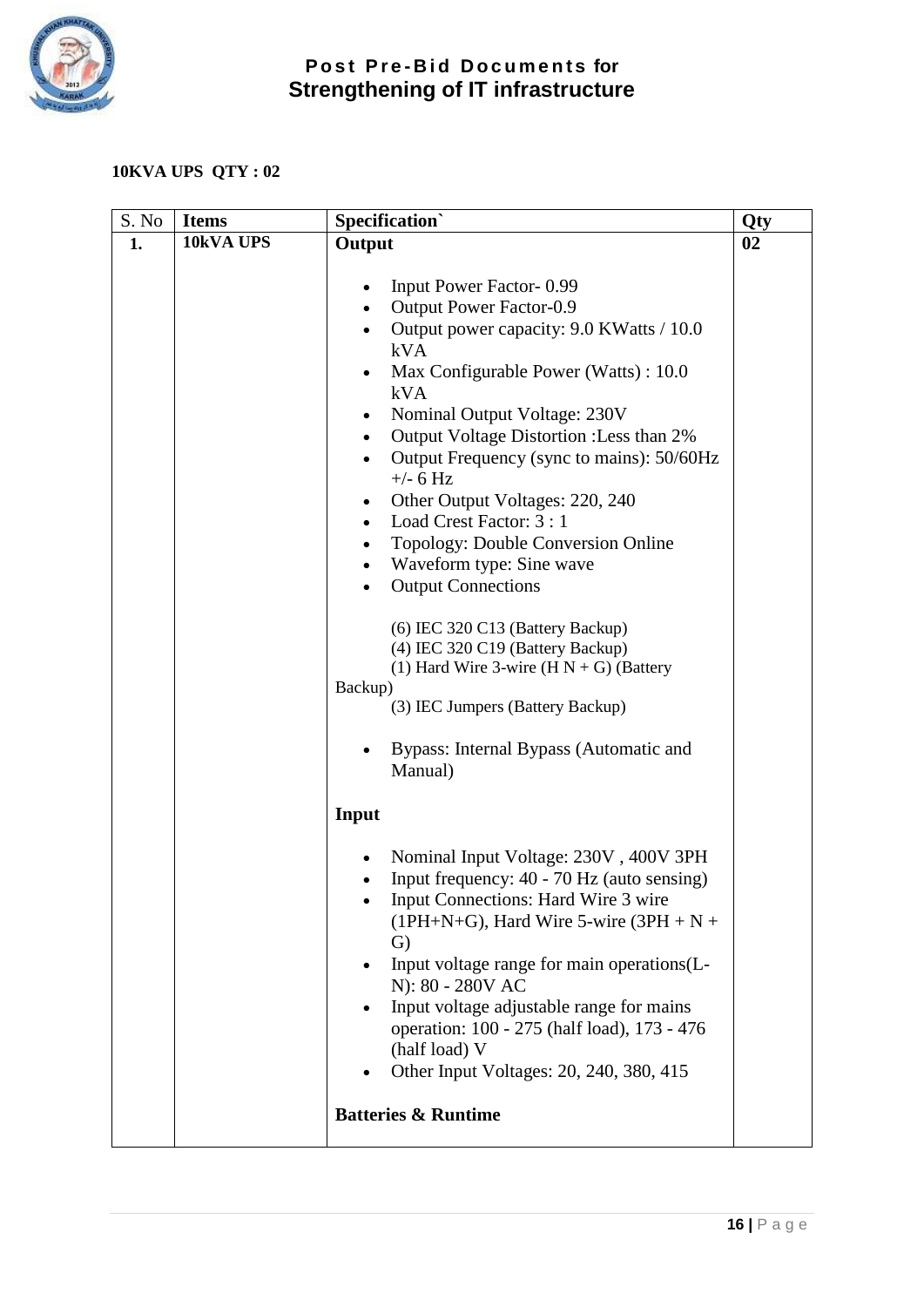

| Battery type: Maintenance-free sealed Lead-<br>$\bullet$<br>Acid battery with suspended electrolyte:<br>leak-proof<br>Typical recharge time: 1.5 hour(s)<br>$\bullet$<br>Expected Battery Life (years): 3 - 5<br>$\bullet$<br>Extendable Run Time: 1<br>$\bullet$<br><b>Battery Volt-Amp-Hour Capacity: 1805</b>                 |  |
|----------------------------------------------------------------------------------------------------------------------------------------------------------------------------------------------------------------------------------------------------------------------------------------------------------------------------------|--|
| <b>Communications &amp; Management</b>                                                                                                                                                                                                                                                                                           |  |
| Interface Port(s): $RJ-45$ 10/100 Base-T, RJ-<br>45 Serial, Smart-Slot, USB<br>Control panel: Multi-function LCD status<br>$\bullet$<br>and control console<br>Audible Alarm: Audible and visible alarms<br>prioritized by severity<br>Emergency Power Off (EPO): Yes<br>$\bullet$<br>Available Smart Slot Interface Quantity: 1 |  |
| <b>Surge Protection and Filtering</b>                                                                                                                                                                                                                                                                                            |  |
| Surge energy rating: 480Joules                                                                                                                                                                                                                                                                                                   |  |
| <b>Environmental</b>                                                                                                                                                                                                                                                                                                             |  |
| Operating Environment: $0 - 40$ °C<br>Operating Relative Humidity: 0 - 95 %<br><b>Operating Elevation: 0-3000 meters</b><br>Storage Temperature: -40 - 70 °C<br>$\bullet$<br>Storage Relative Humidity: 0 - 95% non-<br>condensing %<br>Storage Elevation: 0-15000 meters<br>Audible noise at 1 meter from surface of            |  |
| unit: 55.0dBA<br>Online thermal dissipation: 1947.0BTU/hr<br>$\bullet$<br>Protection Class: IP 20                                                                                                                                                                                                                                |  |
| <b>Conformance</b>                                                                                                                                                                                                                                                                                                               |  |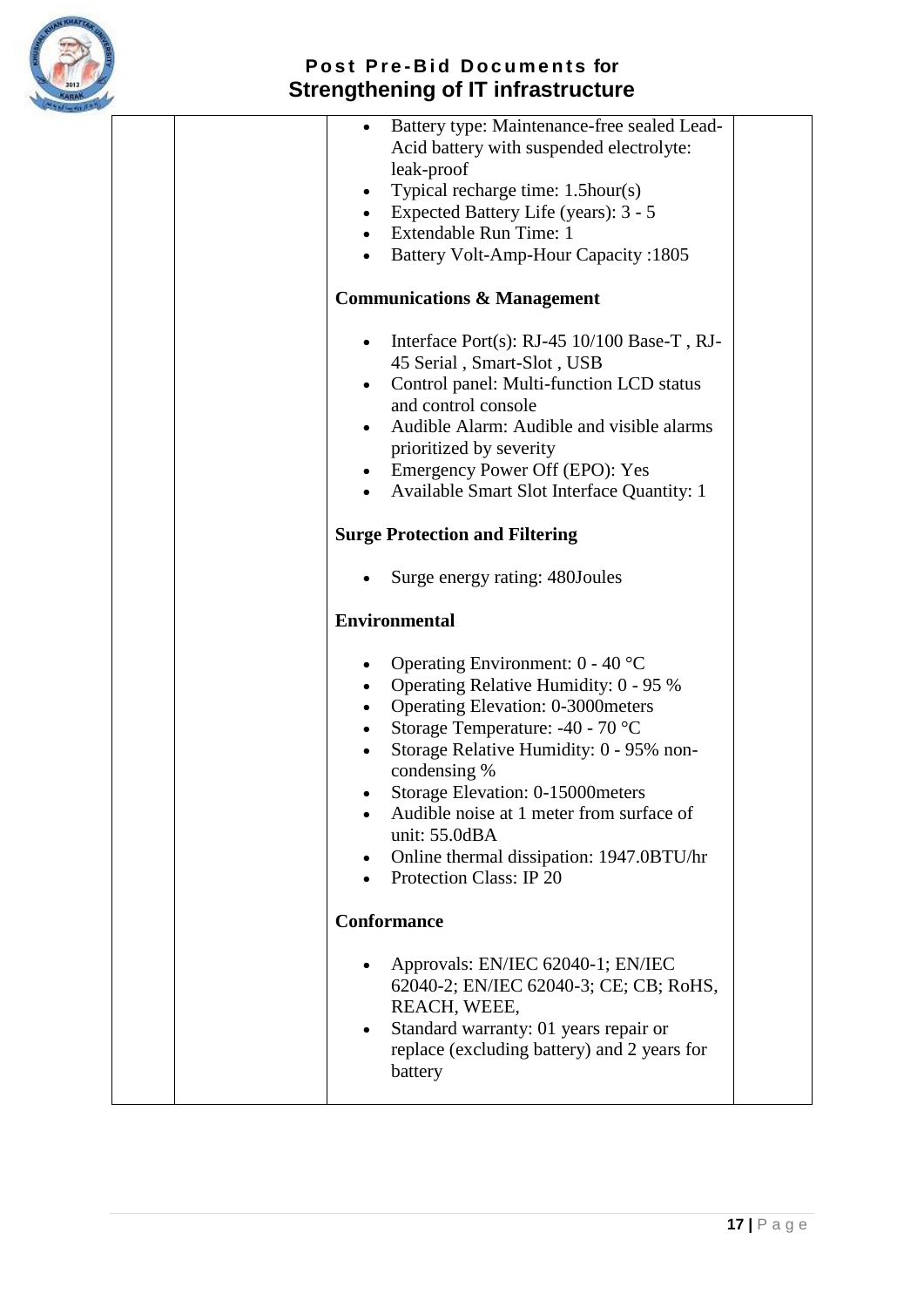

# **Passive Networking**

# **It is mandatory to quote all the items on Turn Key Basis**

| S#             | <b>Item Description</b>                                                       | Qty              |
|----------------|-------------------------------------------------------------------------------|------------------|
|                | <b>Service Network Layout Fiber Optic</b>                                     |                  |
| $1-$           | Laying of Aerial Fiber Cable Per Meter                                        | As per           |
|                |                                                                               | Actual           |
| $\mathfrak{2}$ | Splicing per Fiber with OTDR Testing                                          | As per           |
|                |                                                                               | Actual           |
| 3              | Attachment work for Fiber Inside Building Per Switch Site                     | As per           |
|                |                                                                               | Actual           |
| $\overline{4}$ | SFP Transceivers 1G and 10G LX of same brand (switches)                       | As per           |
|                |                                                                               | Actual           |
| S#             | <b>Item Description</b>                                                       | Qty              |
|                | <b>Network Fiber Optics</b>                                                   |                  |
| $1-$           | 24-Core-Fiber Single Mode Best Quality, Armored                               | As per           |
|                |                                                                               | Actual           |
| $2-$           | ODF-24 Port Rack mounted with SC                                              | As per           |
| $3-$           |                                                                               | Actual           |
|                | ODF-12 Port Rack Mounted with SC                                              | As per<br>Actual |
| $3-$           |                                                                               |                  |
|                | Single Mode Fiber Patch Cord SC-LC [As per Actual]                            | As per<br>Actual |
| $4-$           |                                                                               | As per           |
|                | Pigtails for Single Mode Fiber [As per Actual]                                | Actual           |
| $5-$           |                                                                               | As per           |
|                | Joint Enclosures 48 Fiber [As per Actual]                                     | Actual           |
| $6-$           |                                                                               | As per           |
|                | GI Pipe 2" Per Meter [As Per Actual]                                          | Actual           |
| $7-$           |                                                                               | As per           |
|                | GI Flexible Pipe 2" Per Meter [As Per Actual]                                 | Actual           |
| $8-$           |                                                                               | As per           |
|                | 5M Poles for the Aireal Fiber with Concrete Base As per Actual                | Actual           |
| S#             | <b>Item Description</b>                                                       | Qty              |
|                | <b>Services Network Layout UTP</b>                                            |                  |
| $1-$           | UTP Cable and Duct Laying Charges per running Feet [16x25, 25x25, 40x40,      | As per           |
|                | 60x60 As per Actual Use                                                       | Actual           |
| $2-$           | Installation of PVC Flexible Pipe Per Meter [As Per Actual]                   | As per           |
|                |                                                                               | Actual           |
| $3-$           | Installation of 12U wall mounted Cabinet with 06 ports intelligent PDU        | As per           |
|                |                                                                               | Actual           |
| $4-$           | Power Cable, 2 Core, 7/44 & 7/29 Pakistan Cable from Server Room to Switches  | As per           |
|                | Per [As Per Actual use] to be used from Main Server Room to All Edge Switches | Actual           |
|                | with centralized power Backup of 10KVA.                                       |                  |
| $5-$           | Circuit breaker, Multisocket Clipsal, Backbox                                 | As per           |
|                |                                                                               | Actual           |
| $6-$           | Termination of UTP Points & Fluke Testing Per Point                           | As per           |
|                |                                                                               | Actual           |
| $7-$           | Termination of UTP at Patch Panel end (Per Patch Panel)                       | As per           |
|                |                                                                               | Actual           |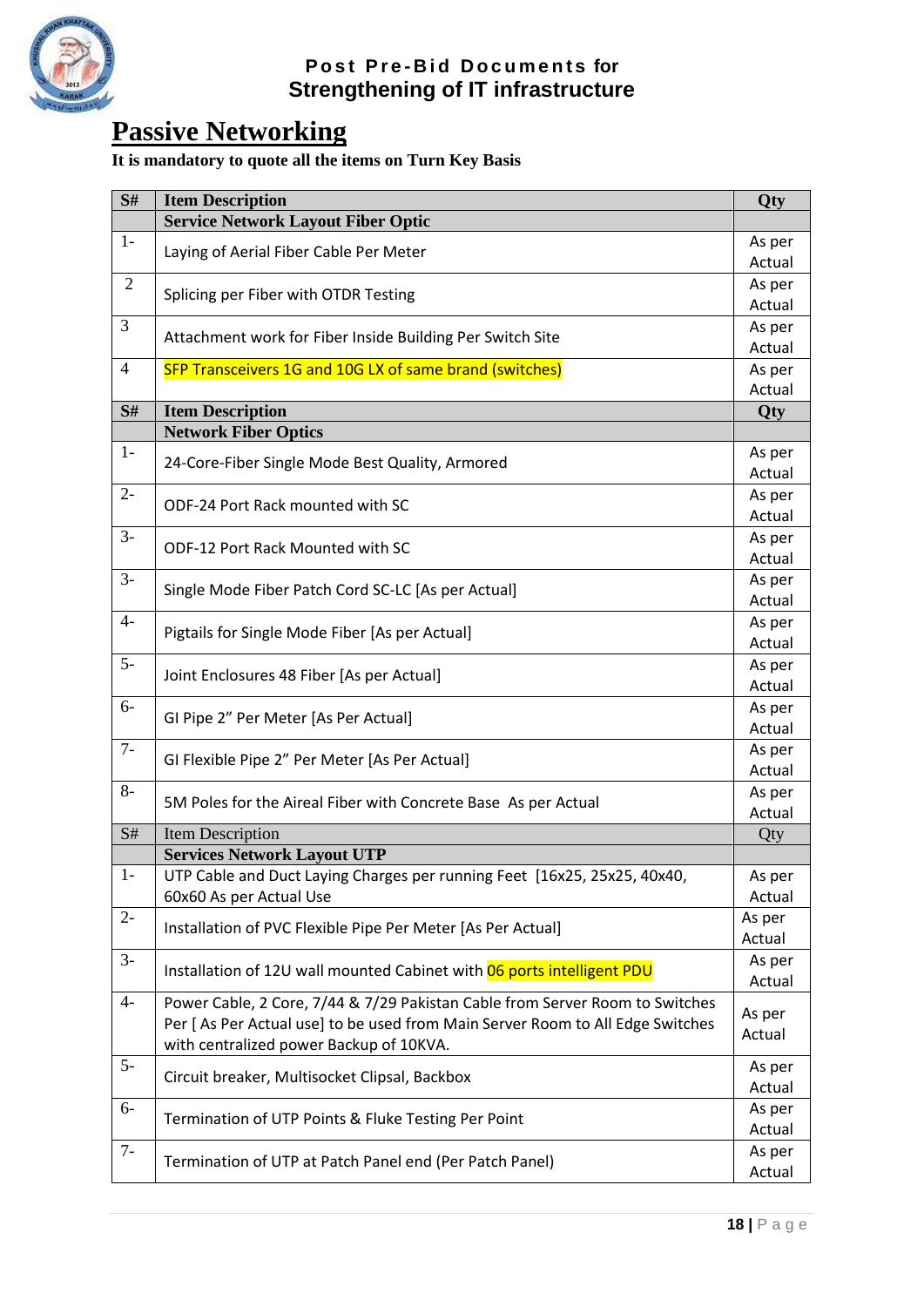

| $8-$   | Cat6 UTP Patch cord 1 meter/3meter/5meter                                         | As per |
|--------|-----------------------------------------------------------------------------------|--------|
|        |                                                                                   | actual |
| $9-$   | <b>Surge Protector Extension Boards</b>                                           | As per |
|        |                                                                                   | Actual |
| $10-$  | Supply and Installation of Cat-6 A/UTP Cable, PVC, (1000 Feet, 305M)              | As per |
|        | Conductor diameter : AWG 24(0.500.005mm)                                          | Actual |
|        | Insulation diameter: PE 0.88+-0.05mm                                              |        |
|        | Number of Pairs: 4 Pairs                                                          |        |
|        | Conductor type: Solid Bare Copper                                                 |        |
|        | <b>Sheath Material: PVC</b>                                                       |        |
|        | <b>Standards</b>                                                                  |        |
|        | Cable system Standard Fire rating                                                 |        |
|        | IEC 61156-5 ed.2                                                                  |        |
|        | ISO/IEC11801 ed.2                                                                 |        |
|        | PVC:IEC60332-1                                                                    |        |
|        | LSZH: IEC 60332-1                                                                 |        |
|        | ANSI/TIA 568-C.2                                                                  |        |
|        | (3M, i-connect/ Uk, Panduit USA)                                                  |        |
| $11-$  |                                                                                   | As per |
|        | Patch Panel 24 Port                                                               | Actual |
| $12 -$ |                                                                                   | As per |
|        | Patch Panel 48 Port                                                               | Actual |
| $13 -$ | Shuttered I/O (Double Port) Face plate                                            | As per |
|        |                                                                                   | Actual |
| $14-$  | Network Tool Kit Box, Complete with all Networking items i.e Cable Tester,        | 01     |
|        | Cable Cutters, Tiers, Pliers, punch machines, carrying case, Preferably Branded [ |        |
|        | Proskit, Bosh ]                                                                   |        |
|        |                                                                                   |        |

#### **Data Center Equipment and accessories**

| S.NO | <b>ITEMS</b>    | <b>SPECIFICATION</b>                       | <b>QTY</b> | <b>JUSTIFICATION</b> |
|------|-----------------|--------------------------------------------|------------|----------------------|
| 1.   | Aluminum        | 08 Feet folding best Quality               | 02         |                      |
|      | Ladder          |                                            |            |                      |
| 2.   | Professional    | Material: Carbon Steel                     | 01         |                      |
|      | <b>Tool Kit</b> | 9PCS Hex key                               |            |                      |
|      |                 | 1PCS Hardware box                          |            |                      |
|      |                 | 1PCS PVC insulation tape                   |            |                      |
|      |                 | <b>6PCS</b> Precision screwdrivers         |            |                      |
|      |                 | 1PCS Torch                                 |            |                      |
|      |                 | 1PCS 8" adjustable wrench                  |            |                      |
|      |                 | 2PCS Screwdrivers 6*100                    |            |                      |
|      |                 | 2PCS Screwdrivers 3*75                     |            |                      |
|      |                 | 1PCS 6"combination pliers                  |            |                      |
|      |                 | 1PCS 6"long nose pliers                    |            |                      |
|      |                 | <b>1PCS Scissors</b>                       |            |                      |
|      |                 | 1PCS Digital electric tester               |            |                      |
|      |                 | 1PCS Claw hammer                           |            |                      |
|      |                 | 1PCS Blow                                  |            |                      |
| 3.   | Fire            | <b>3KG ABC Fire Extinguisher</b>           | 02         |                      |
|      | Extinguishers   |                                            |            |                      |
| 4.   | Air Condition   | Inverter AC                                | 01         |                      |
|      |                 | 1.5 Ton Cooling Capacity (18000 BTU)       |            |                      |
|      |                 | Wall Mounted Split Type Air Conditioner    |            |                      |
|      |                 | Gas: R410 Environment Friendly Refrigerant |            |                      |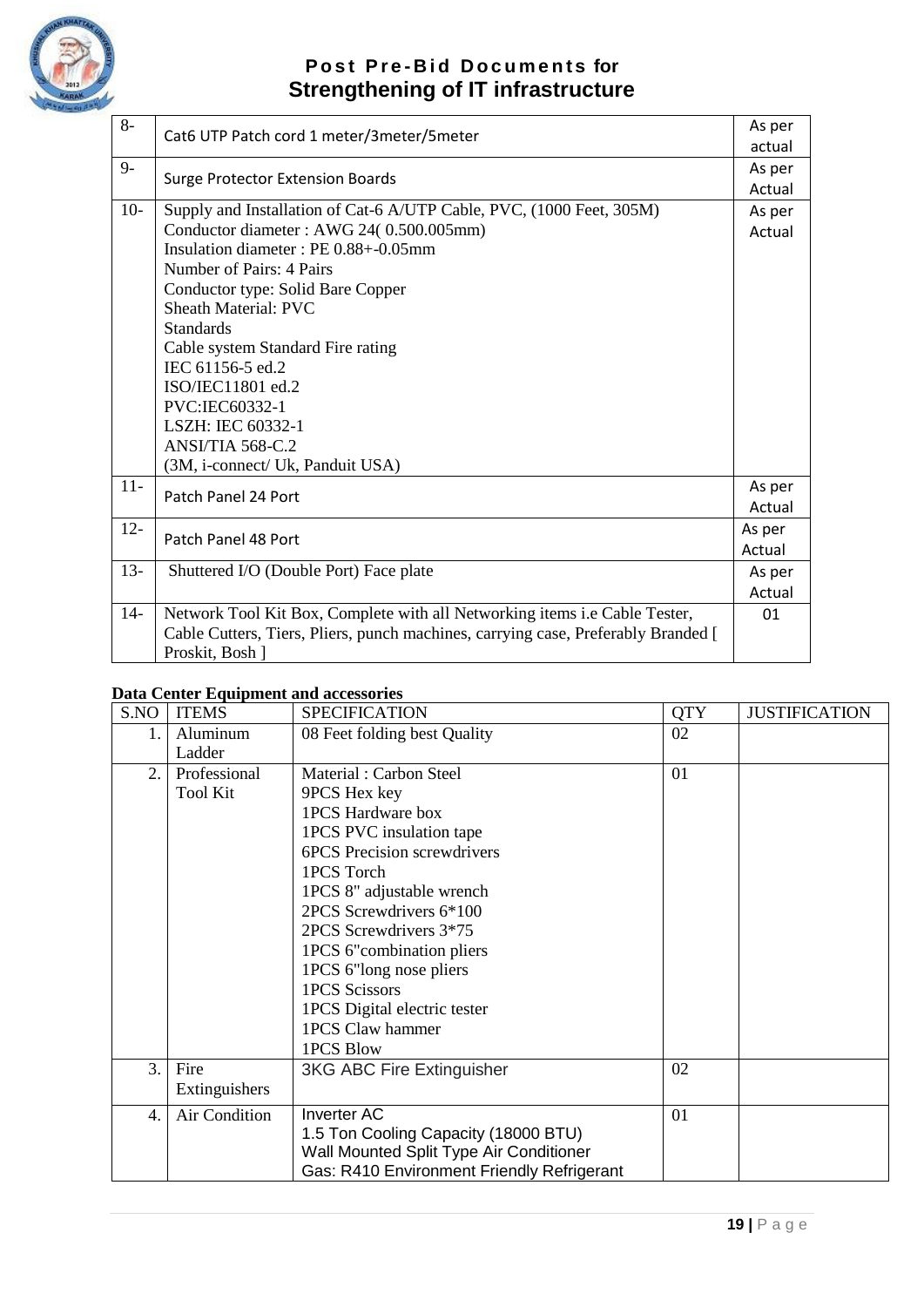

|  | Low Voltage Start Up: 160V                       |  |
|--|--------------------------------------------------|--|
|  | Double Layer Condenser: Golden Fin               |  |
|  | Energy Efficient: Class A (Up to 60% Electricity |  |
|  | Saving)                                          |  |
|  | <b>Heat and Cool Function</b>                    |  |
|  | Powerful & Tropical DC Inverter Compressor       |  |
|  | <b>Tropical T-1</b>                              |  |
|  |                                                  |  |
|  |                                                  |  |

#### **Note for Bidders:**

i. The successful bidders would provide Complete Warrantee of the Products/Service as mentioned with the equipment and shall replace the part free of cost in case of any defect found during the warrantee period. The successful bidder shall also provide after sales service.

**Signature and Stamp of the Bidder: \_\_\_\_\_\_\_\_\_\_\_\_\_\_\_\_\_\_\_\_\_\_\_\_\_\_**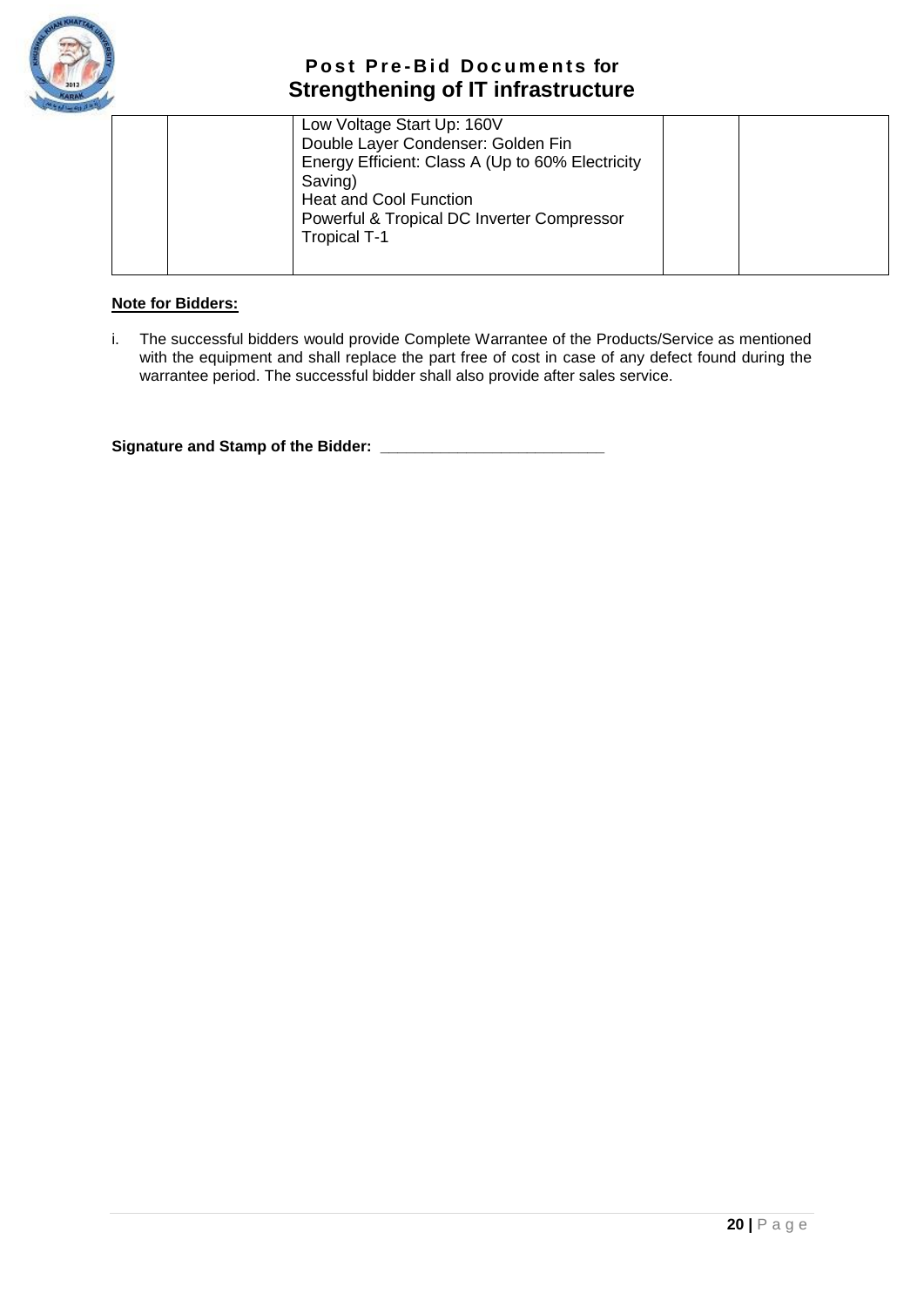

## <span id="page-22-0"></span>**2.6Part-V: BIDDER PROFILE:**

#### **Bidder Profile (To be filled by the Bidder and Submitted with Bid)**

| 1. Name of the Bidder:              |                                                                                                                                                                                                                               |
|-------------------------------------|-------------------------------------------------------------------------------------------------------------------------------------------------------------------------------------------------------------------------------|
| 2. Address of the Head Office:      | <u> 1980 - Johann Stoff, amerikansk politiker (d. 1980)</u>                                                                                                                                                                   |
|                                     |                                                                                                                                                                                                                               |
| 4. Year of Establishment:           |                                                                                                                                                                                                                               |
| 5. National Tax Number:             |                                                                                                                                                                                                                               |
|                                     |                                                                                                                                                                                                                               |
|                                     | 7. Contact Person (Name with Designation and Cell No.): Contact Person Community                                                                                                                                              |
|                                     |                                                                                                                                                                                                                               |
| 9. Company Phone Number (Landline): |                                                                                                                                                                                                                               |
| 10. Company Fax Number:             |                                                                                                                                                                                                                               |
| 11. Company Email:                  | the control of the control of the control of the control of the control of the control of the control of the control of the control of the control of the control of the control of the control of the control of the control |
| 12. Company Website:                | <u> 1989 - Johann Barbara, martin amerikan basal dan berkembang di banyak di banyak di banyak di banyak di banyak</u>                                                                                                         |
| 13. Authorized Signature:           |                                                                                                                                                                                                                               |
| 14. Name & Designation:             |                                                                                                                                                                                                                               |
| 15. Company Seal:                   |                                                                                                                                                                                                                               |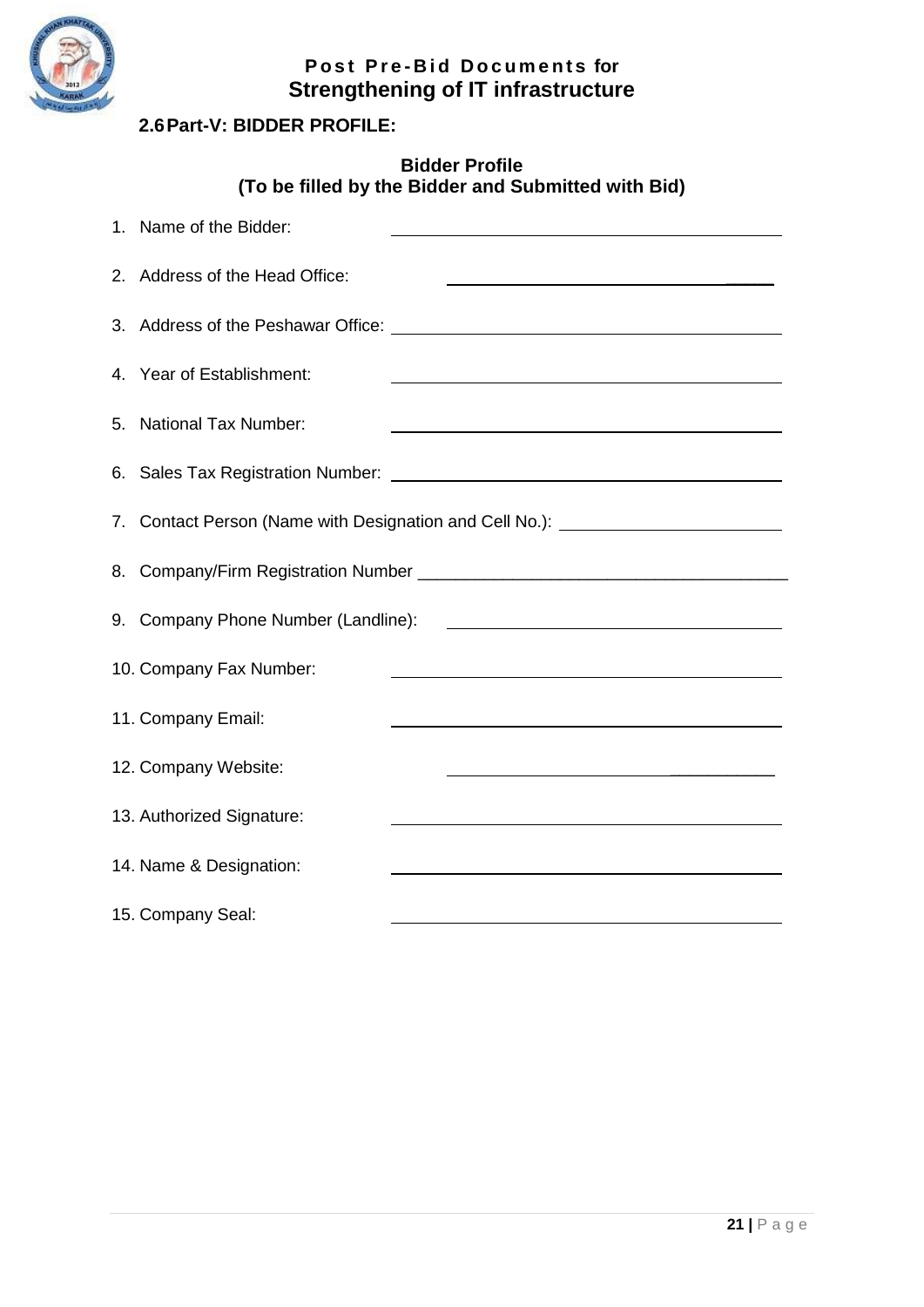

#### <span id="page-23-0"></span>**2.7Part-VI: TECHNICAL PROPOSAL**

Bidders are advised to carefully read the Evaluation Criteria and provide complete information in each category in their Technical Proposal. In-complete or partial information will not be weighed up.

#### **A. Mandatory Requirement:**

| S.No.          | Requirement                                                                                                                            | Response<br>(Yes/No) | Documentary<br>Proof/ |
|----------------|----------------------------------------------------------------------------------------------------------------------------------------|----------------------|-----------------------|
|                |                                                                                                                                        |                      | Page No.              |
| $\mathbf{1}$   | <b>Brief Company Profile</b>                                                                                                           |                      |                       |
| $\overline{2}$ | Active Taxpayer with Federal Board of Revenue                                                                                          |                      |                       |
| 3              | <b>Sales Tax Registration/KPRA</b>                                                                                                     |                      |                       |
| $\overline{4}$ | Certificate on a stamp paper that firm is registered and doing the IT                                                                  |                      |                       |
|                | business for 05 years.                                                                                                                 |                      |                       |
| 5              | Technical expertise available (complete list of technical manpower to be                                                               |                      |                       |
|                | provided indicating position, qualification and experience)                                                                            |                      |                       |
| $\overline{7}$ | Offered Networking Products must fall in current Gartner's report for                                                                  |                      |                       |
|                | "Wired and Wireless LAN Access Infrastructure" otherwise solution will                                                                 |                      |                       |
|                | be rejected out rightly.                                                                                                               |                      |                       |
| 8<br>9         | Project Management Organization with Roles & Responsibilities<br>Undertaking on stamp paper of Rs. 100/- must be attached showing that |                      |                       |
|                | the firm is presently not blacklisted and has never been blacklisted or                                                                |                      |                       |
|                | debarred by any Government Department in the past. Provided stamp                                                                      |                      |                       |
|                | paper will be verified.                                                                                                                |                      |                       |
| 10             | Certificate on Rs. 100 stamp paper must be attached showing that the                                                                   |                      |                       |
|                | equipment/supplies quoted by the firm are imported through legal                                                                       |                      |                       |
|                | channel/(s) and no grey channel/smuggled product is quoted.                                                                            |                      |                       |
| 11             | Experience in supplies/installation of similar equipment to                                                                            |                      |                       |
|                | government/semi-government/ private company/ department                                                                                |                      |                       |
|                | (Documentary Proof in form of Work Order/Satisfactory Report must be                                                                   |                      |                       |
|                | attached).                                                                                                                             |                      |                       |
|                | Detail as per following Performa be attached:                                                                                          |                      |                       |
|                | S.No.<br>Name of<br>Year of                                                                                                            |                      |                       |
|                | <b>Project Details</b><br>Amount<br>Job<br>Customer                                                                                    |                      |                       |
|                |                                                                                                                                        |                      |                       |
|                |                                                                                                                                        |                      |                       |
| 12             | Verifiable presence with ability to provide rapid/prompt support at                                                                    |                      |                       |
|                | <b>KKKUK</b>                                                                                                                           |                      |                       |
| 13             | The Bidder must submit the genuine Manufacturer Authorization Letter                                                                   |                      |                       |
|                | (MAL) for participating in this tender from manufacturer. Bidder will also                                                             |                      |                       |
|                | provide minimum 2 contact numbers and email addresses at                                                                               |                      |                       |
|                | manufacturer's level so that MAL can be verified.                                                                                      |                      |                       |
| 14             | Upon request, bidder must arrange onsite visit at the bidder's own cost                                                                |                      |                       |
|                | where similar solution is deployed                                                                                                     |                      |                       |
| 15             | Quoted Brands of Active Hardware must be in the business globally for                                                                  |                      |                       |
|                | a minimum period of 05 years                                                                                                           |                      |                       |
| 16             | Quoted Products must comply all the features<br>as given in the                                                                        |                      |                       |
|                | specification of the equipment.                                                                                                        |                      |                       |
| 17             | Certificate of CDR @ 2% of bid cost attached with Financial Proposal                                                                   |                      |                       |

#### **Signature and Stamp of the Bidder: \_\_\_\_\_\_\_\_\_\_\_\_\_\_\_\_\_\_\_\_\_\_\_\_\_\_**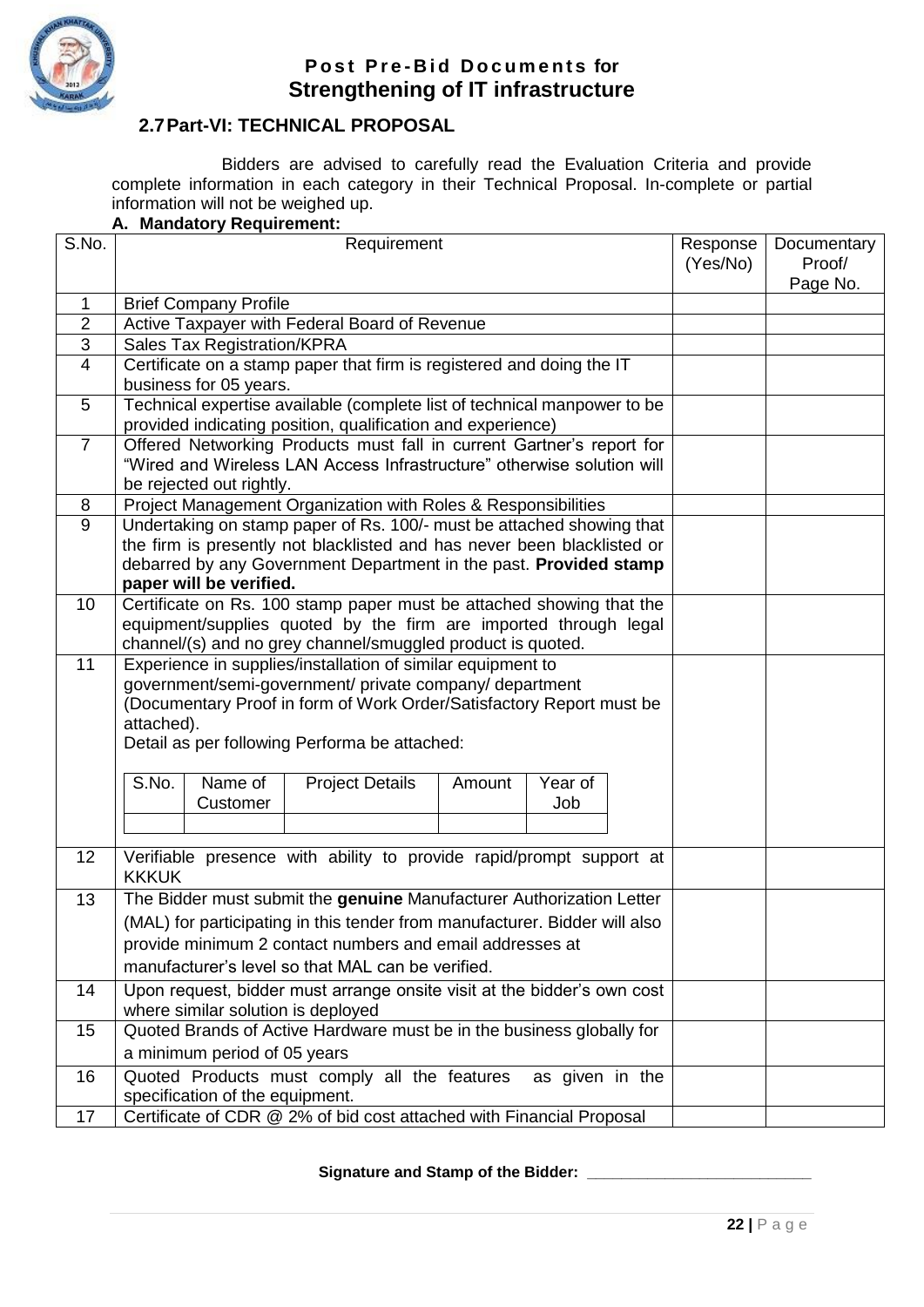

#### **B. Scoring Requirement/Criteria**

At least 70% marks shall be obtained to technically qualified and to participate in the financial bid.

| S.No         | <b>Criteria List</b>                                                                                          | <b>Description</b>                                                                                                                                                                                                                                                                                                                                                      | Max.<br><b>Marks</b> | <b>Response</b><br>of Bidder<br>w.r.t | <b>Documentary</b><br>Proof/<br>Page No. |
|--------------|---------------------------------------------------------------------------------------------------------------|-------------------------------------------------------------------------------------------------------------------------------------------------------------------------------------------------------------------------------------------------------------------------------------------------------------------------------------------------------------------------|----------------------|---------------------------------------|------------------------------------------|
|              |                                                                                                               |                                                                                                                                                                                                                                                                                                                                                                         |                      | <b>Criteria</b>                       |                                          |
| $\mathbf{1}$ | Firm's years of<br>service                                                                                    | Minimum 05 Years Mandatory<br>01 Marks for each year Beyond 05<br>years at maximum of 10 marks.                                                                                                                                                                                                                                                                         | 10                   |                                       |                                          |
| 2            | Supply and<br>Installation of<br>IT/Networking<br>Equipment<br><b>Completed Projects.</b>                     | IT/Networking Equipment with<br>completed supply, installation and<br>configuration in the Last 05 Years<br>with completion certificate, will be<br>evaluated as follows:<br>Below Rs. 02 Million = $0$ marks<br>$\bullet$<br>Above Rs.02 Million and below<br>Rs.07 Million<br>$= 2$ marks<br>Above 07 and below 10 Million =<br>3 marks<br>Above 10 Million = 4 marks | 20                   |                                       |                                          |
| 3            | Enterprise<br>Infrastructure/Project<br>Experience In-Hand                                                    | IT/Networking Equipment with<br>supply, installation and configuration<br>in-Hand Projects, will be evaluated<br>as follows:<br>Below Rs. 02 Million = $0$ marks<br>$\bullet$<br>Above Rs.02 Million and below<br>$\bullet$<br>Rs.07 Million<br>$= 03$ marks<br>Above 07 and below 10 Million $=$<br>$\bullet$<br>05 marks                                              | 10                   |                                       |                                          |
| 4            | List of certified staff<br>in the specified<br>domain issued by<br>the Principal Vendor                       | 02 marks for each trained certified<br>staff                                                                                                                                                                                                                                                                                                                            | 10                   |                                       |                                          |
| 5            | <b>Support Offices</b><br>within the Country<br>with the capability to<br>provide prompt<br>services at KKKUK | Company having Peshawar office<br>will get 4 points and 2 points each<br>for every support office in other<br>cities                                                                                                                                                                                                                                                    | 10                   |                                       |                                          |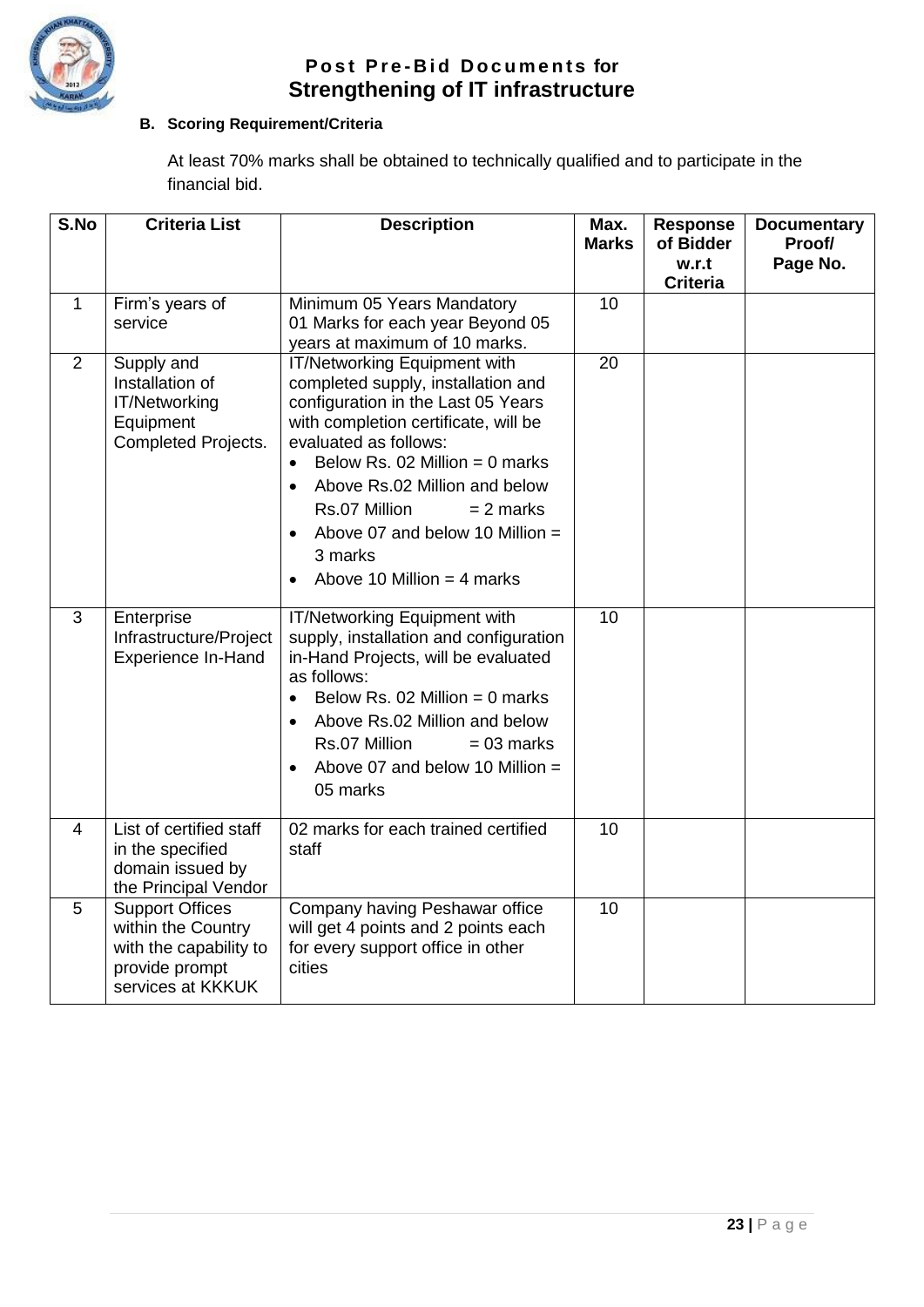

| 6 | Overall solution and<br>presentation | Please propose your solution<br>keeping the following points in<br>consideration<br>a) Networking Project,<br>b) Project completion timeline<br>details<br>c) Support service plan<br>(To be awarded by the Committee)<br>after presentation) | 10 |  |
|---|--------------------------------------|-----------------------------------------------------------------------------------------------------------------------------------------------------------------------------------------------------------------------------------------------|----|--|
|   |                                      | <b>Total Marks</b>                                                                                                                                                                                                                            | 70 |  |

**Signature and Stamp of the Bidder: \_\_\_\_\_\_\_\_\_\_\_\_\_\_\_\_\_\_\_\_\_\_\_\_\_\_**

#### <span id="page-25-0"></span>**2.8Part-VII: Financial Proposal Form (to be filled by the bidder)**

Name of Bidder:

|             | $\mathbf{2}$     | 3                  | 4                            | 5                           | 6                          |            | 8                          | $9 = 4 × 8$ |
|-------------|------------------|--------------------|------------------------------|-----------------------------|----------------------------|------------|----------------------------|-------------|
| <b>S.N.</b> | <b>Item Name</b> | <b>Description</b> | <b>Total</b><br><b>Units</b> | Unit                        | <b>U. Price</b><br>w/o GST | <b>GST</b> | <b>U.Price</b><br>with GST | Cost        |
|             |                  |                    |                              | Section - I Active Solution |                            |            |                            |             |
|             |                  |                    |                              |                             |                            |            |                            |             |
|             |                  |                    |                              |                             |                            |            |                            |             |
|             |                  |                    |                              |                             |                            |            |                            |             |
|             |                  |                    |                              |                             |                            |            |                            |             |
|             |                  |                    |                              |                             |                            |            |                            |             |
|             |                  |                    |                              |                             |                            |            |                            |             |
|             |                  |                    |                              |                             |                            |            |                            |             |
|             |                  |                    |                              |                             |                            |            |                            |             |
|             |                  |                    |                              |                             |                            |            |                            |             |
|             |                  |                    |                              |                             |                            |            |                            |             |
|             |                  |                    |                              |                             |                            |            |                            |             |

**Note:** In case of discrepancy between unit price and total price, the unit price shall prevail.

**Signature and Stamp of the Bidder: \_\_\_\_\_\_\_\_\_\_\_\_\_\_\_\_\_\_\_\_\_\_\_\_\_\_**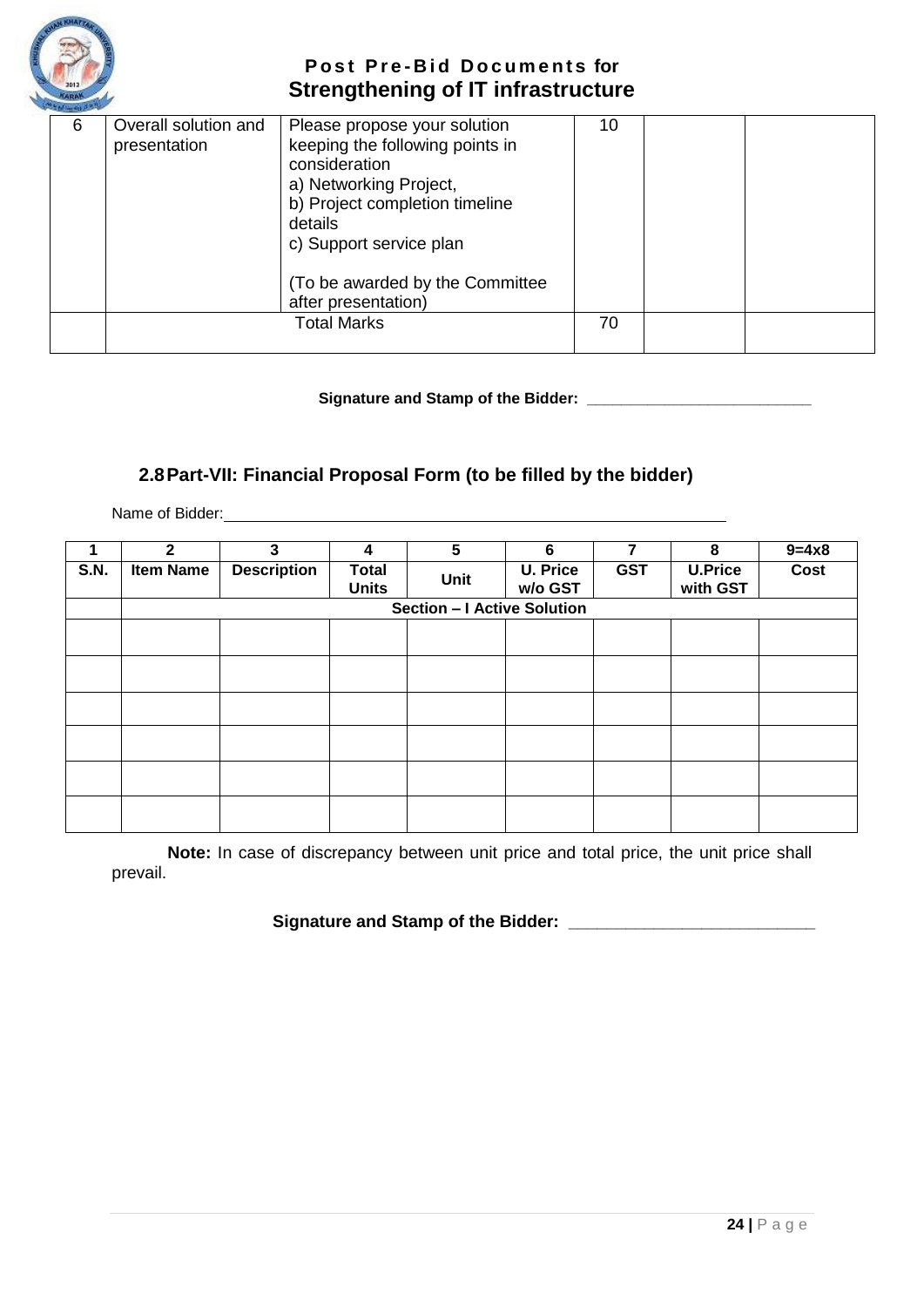

# **P o s t P r e - B i d D o c u m e n t s for Strengthening of IT infrastructure**

# <span id="page-26-0"></span>**2.9Part VIII – TERMS OF PAYMENT**

- 2.9.1 No payment shall be made in advance to the Supplier.
- 2.9.2 The supply should be completed in all respect in terms of hardware and accessories / spare parts. Any deficiency in acquisition of desired results at the time of installation and subsequent functioning will be responsibility of the supplying firm/company, without any additional cost. All the supply should be based on Khushal Khan Khattak University, Karak.
- 2.9.3 The supplier will be responsible for installation, testing and commissioning for one-year smooth functioning of the Networking and the procured systems and its parts and also arrange free of cost demonstration/checking for the University staff.
- 2.9.4 Payments shall be made after submission of satisfaction report by Inspection Committee of the University through cross cheque in Pak Rupees.
- 2.9.5 Taxes will be deducted at source as per government rules at the time of payment.

## <span id="page-26-1"></span>**2.10 Part IX – RESOLUTION OF DISPUTE**

2.10.1 In case of any dispute between the two parties of any matter arising out of after signing the contract agreement, the case shall be referred to the Competent Authority of the University whose decision shall be final and binding on both parties.

## <span id="page-26-2"></span>**2.11 Part X -** *FORCE MAJEURE*

- 2.11.1 The University will not be held responsible for any damages / sabotage and other acts caused due events of *Force Majeure*, acts of Nature, etc. which are considered beyond the direct control.
- 2.11.2 The party unable to carry out its contractual obligations, under circumstances of force majeure, shall immediately inform the other party.
- 2.11.3 A certificate issued by the respective Chamber of Commerce shall be sufficient proof of the existence and duration of such circumstances".
- 2.11.4 For the avoidance of doubt, Force Majeure shall not include:
	- a) financial distress nor the inability of either party to make a profit or avoid a financial loss;
	- b) changes in market prices or conditions; or
	- c) a party's financial inability to perform its obligations.